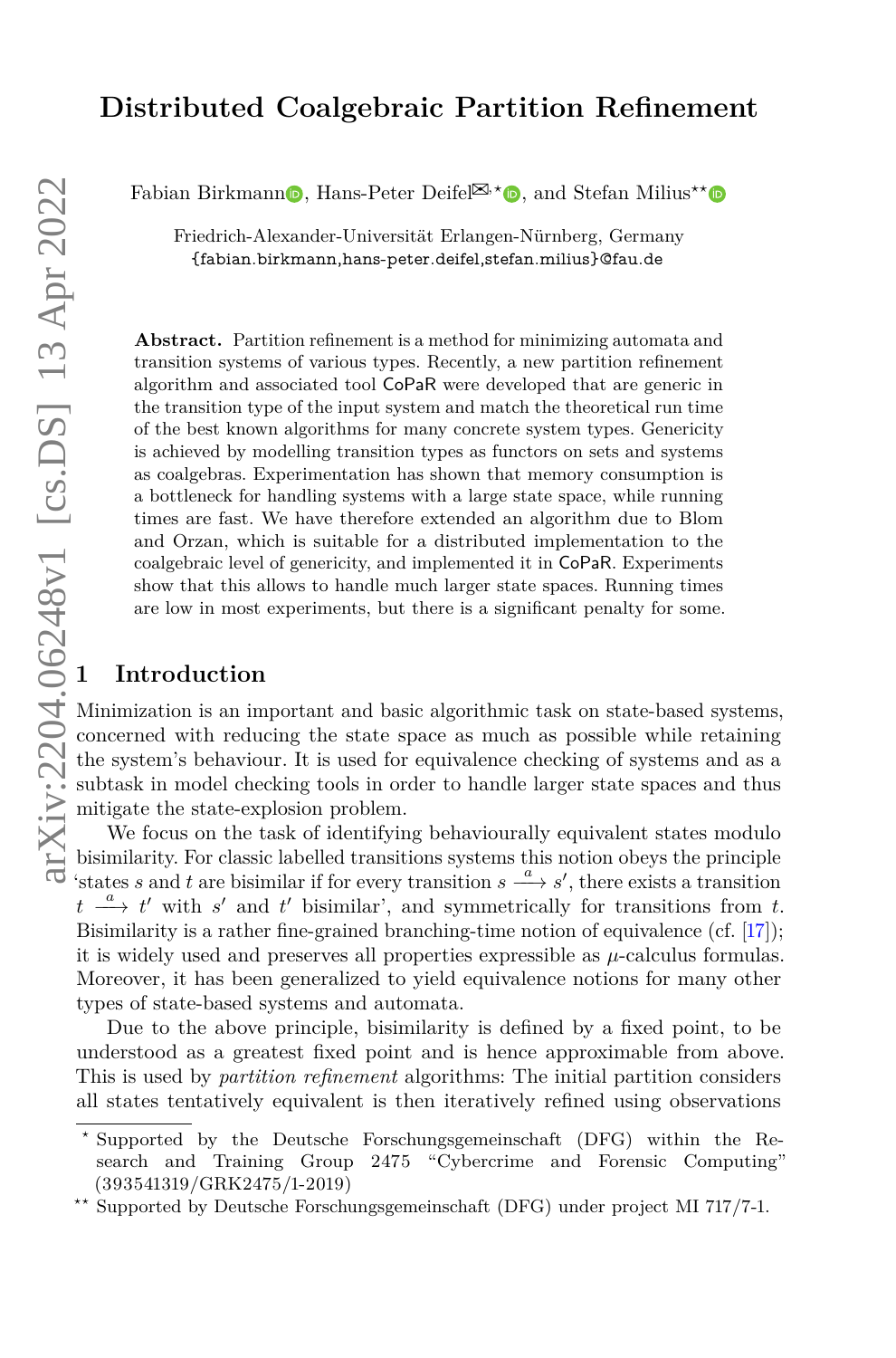about the states until a fixed point is reached. Consequently, such procedures run in polynomial time and can also be efficiently implemented, in contrast to coarser system equivalences such as trace equivalence and language equivalence of nondeterministic systems which are PSPACE-complete [\[23\]](#page-17-1). This makes minimization under bisimilarity interesting even in cases where the main equivalence is linear-time, such as for automata.

Efficient partition refinement algorithms exist for various systems: Kanellakis and Smolka provide a minimization algorithm with run time  $\mathcal{O}(m \cdot n)$  for labelled transition systems with *n* states and *m* transitions. Even faster algorithms have been developed over the past 50 years for many types of systems. For example, Hopcroft's algorithm for minimizing deterministic automata has run time in  $\mathcal{O}(n \cdot \log n)$  [\[21\]](#page-17-2); it was later generalized to variable input alphabets, with run time  $\mathcal{O}(n \cdot |A| \cdot \log n)$  [\[18,](#page-17-3)[24\]](#page-17-4). The Paige-Tarjan algorithm minimizes transition systems in time  $\mathcal{O}((m+n) \cdot \log n)$  [\[31\]](#page-17-5), and generalizations to labelled transition systems have the same time complexity [\[13,](#page-16-0) [22,](#page-17-6) [36\]](#page-18-0). For the minimization of weighted systems (a.k.a. *lumping*), Valmari and Franchescini [\[38\]](#page-18-1) have developed a simple  $\mathcal{O}((m+n)\cdot \log n)$  algorithm for systems with rational weights. Buchholz [\[10\]](#page-16-1) gave an algorithm for weighted automata, and Högberg et al. [\[20\]](#page-17-7) one for (bottom-up) weighted trees automata, both with run time in  $\mathcal{O}(m \cdot n)$ .

In previous work [\[16,](#page-16-2) [42\]](#page-18-2), an efficient partition refinement algorithm was provided which is generic in the system type, captures all the above system types, and matches or, in some cases even improves on the run time complexity of the respective specialized algorithms. Subsequently, we have shown how to extend the generic complexity analysis to weighted tree automata and implemented the algorithm in the tool  $\mathsf{CoPaR}$  [\[11,](#page-16-3) [41\]](#page-18-3), again matching the previous best run time complexity and improving it in the case of weighted tree automata with weights from a non-cancellative monoid. The algorithm is based on ideas of Paige and Tarjan, which leads to its efficiency. Genericity is achieved by modelling state based systems as coalgebras, following the paradigm of universal coalgebra [\[34\]](#page-17-8), in which the transitions structure of systems is encapsulated by a set functor. The algorithm and tool are *modular* in the sense that functors can be built from a preimplemented set of basic functors by standard set constructions such as cartesian product, disjoint union and functor composition. The tool then automatically derives a parser for input coalgebras of the composed type and provides a corresponding partition refinement implementation off the shelf. In addition, new basic functors *F* may easily be added to the set of basic functors by implementing a simple refinement interface for them plus a parser for encoded *F*coalgebras. Our experiments with the tool have shown that run time scales well with the size of systems. However, memory usage becomes a bottleneck with growing system size, a problem that has previously also been observed by Valmari [\[37\]](#page-18-4) for partition refinement. One strategy to address this is to distribute the algorithm across multiple computers, which store and process only a part of the state space and communicate via message passing. For ordinary labelled transition systems and Markov systems this has been investigated in a series of papers by Blom and Orzan [\[4](#page-16-4)[–9\]](#page-16-5) who were also motivated to mitigate the memory bottleneck of sequential partition refinement algorithms.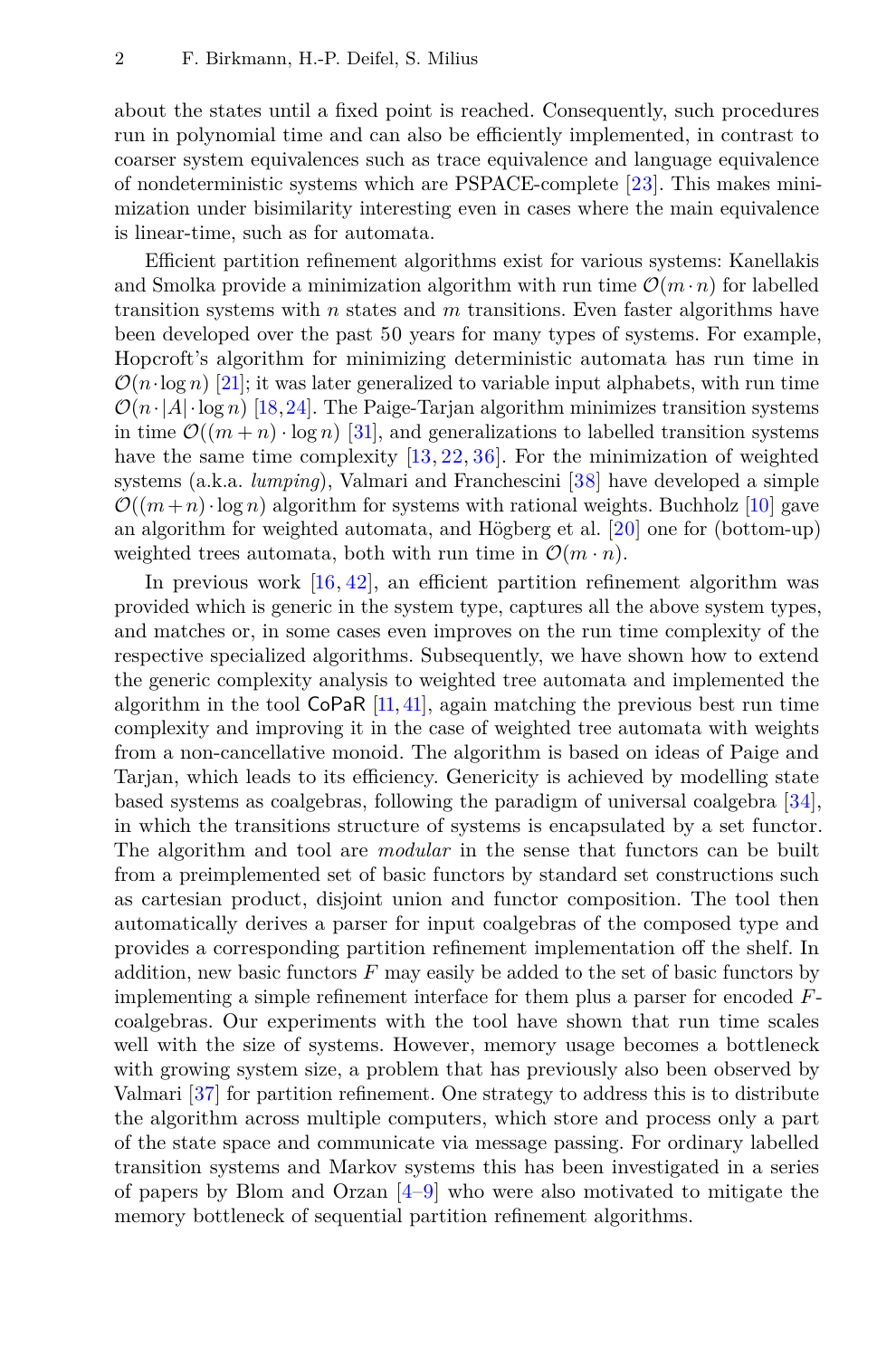Our contribution in this paper is an extension of CoPaR by an efficient distributed partition algorithm in coalgebraic generality. Like in Blom and Orzan's work, our algorithm is a distributed version of a simple but effective algorithm called "the naive method" [\[23\]](#page-17-1), or "the final chain algorithm" in coalgebraic generality [\[25,](#page-17-9) [42\]](#page-18-2). We first generalize signature refinement introduced by Blom and Orzan to the level of coalgebras. We also combine generalized signatures [\(Sec](#page-6-0)[tion](#page-6-0) 3) with the previous encodings of set functors and their coalgebras [\[11,](#page-16-3) [41\]](#page-18-3) via the new notion of a signature interface [\(Definition](#page-7-0) 3.1). This is a key idea to make coalgebraic signature refinement and the final chain algorithm implementable in a tool like CoPaR. In addition, we demonstrate how signature interfaces of functors can be combined [\(Construction](#page-8-0) 3.3 and [Proposition](#page-8-1) 3.4) along standard functor constructions. This yields a similar modularity principle than for the previous sequential algorithm. However, this is a new feature for signature refinement and also, to our knowledge, for the final chain algorithm. Consequently, our distributed, modular and generic implementation of the final chain algorithm is new (already as sequential algorithm).

We also provide experiments demonstrating its scalability and show that much larger state spaces can indeed be handled. Our benchmarks include weighted tree automata for non-cancellative monoids, a type of system for which our previous sequential implementation is heavily limited by its memory requirements. For those systems the running times of the distributed algorithm are even faster then those of the sequential algorithm. In a second set of benchmarks stemming from the PRISM benchmark suite [\[27\]](#page-17-10) we again show that larger systems can now be handled; however, for some of these there is a penalty in run time.

**Related work.** Balcazar et al. [\[1\]](#page-16-6) have proved that the problem of bisimilarity checking for labelled transition systems is *P*-complete, which implies that it is hard to parallelize efficiently. Nevertheless, parallel algorithms have been proposed by Rajasekaran and Lee [\[33\]](#page-17-11). These are designed for shared memory machines and hence do not distribute RAM requirements over multiple machines.

Symbolic techniques are an orthogonal approach to reduce memory usage of partition refinement algorithms and have been explored e.g. by Wimmer et al. [\[40\]](#page-18-5) and van Dijk and de Pol [\[15\]](#page-16-7).

Two other orthogonal extensions of the generic coalgebraic minimization and CoPaR have been presented in recent work. First a non-trivial extension computes (1) reachable states and (2) the transition structure of the minimized systems [\[12\]](#page-16-8). Second, Wißmann et al. [\[43\]](#page-18-6) have shown how to compute distinguishing formulas in a Hennessy-Milner style logic for a pair of behaviourally inequivalent states.

#### **2 Preliminaries**

Our algorithmic framework and the tool  $\text{CoPaR}$  [\[41,](#page-18-3)[42\]](#page-18-2) are based on modelling state-based systems abstractly as *coalgebras* for a (set) *functor* that encapsulates the transition type, following the paradigm of *universal coalgebra* [\[34\]](#page-17-8). We now recall some standard notations for sets and maps and basic notions and examples in coalgebra. We fix a singleton set  $1 = \{*\}$ ; for every set X we have a unique map  $\colon X \to 1$  and the identity map  $\text{id}_X : X \to X$ . We denote composition of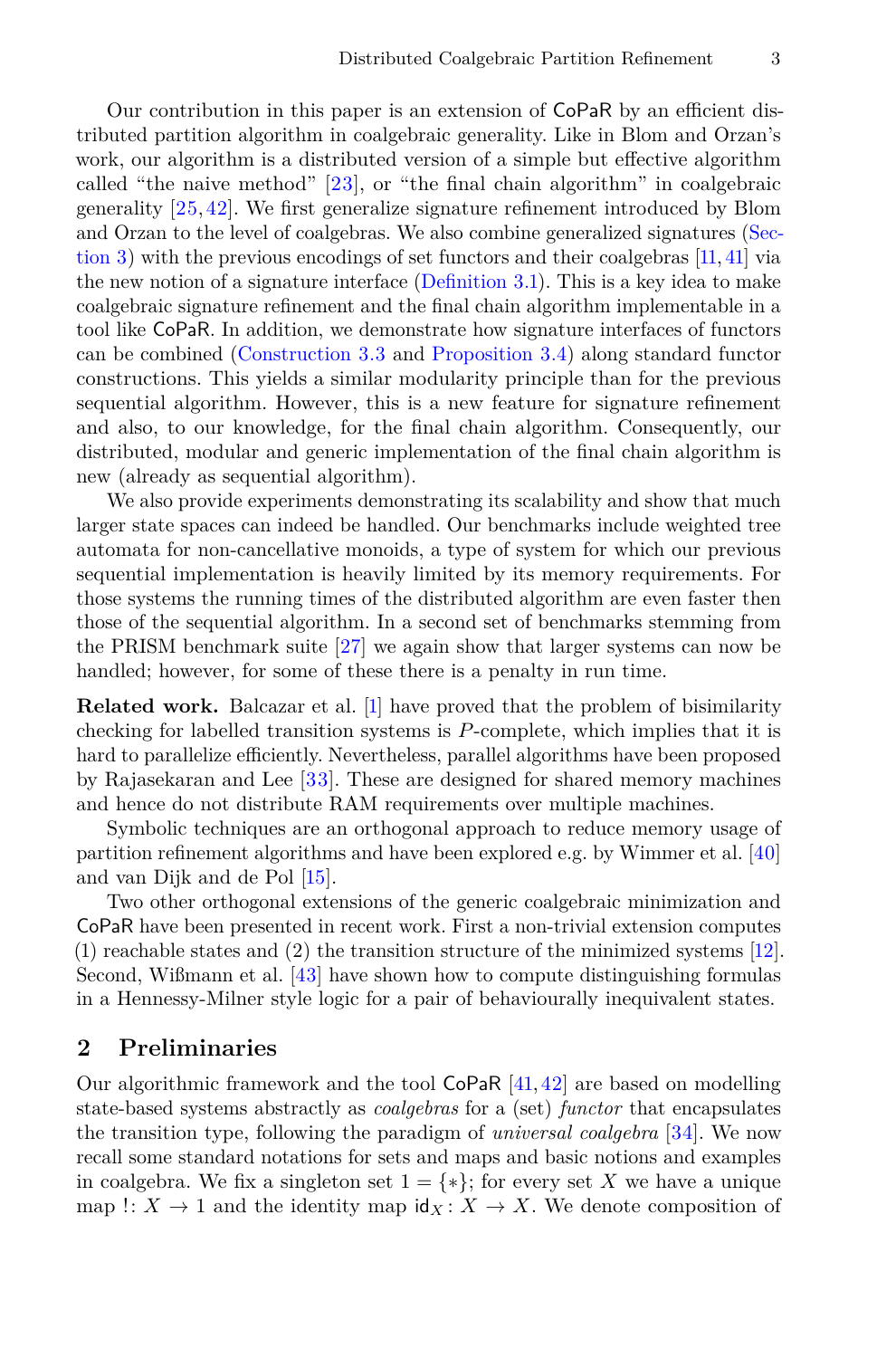maps by  $(-) \cdot (-)$ , in applicative order. Given maps  $f: X \to A$ ,  $g: X \to B$  we define  $\langle f, g \rangle: X \to A \times B$  by  $\langle f, g \rangle(x) = (f(x), g(x))$ . The type of transitions of states in a system is modelled by a set functor *F*. Informally, *F* assigns to every set *X* a set *F X* of structured collections of elements of *X*, and an *F*-coalgebra is a map  $c: S \to FS$  which assigns to every state  $s \in S$  in a system a structured collection  $c(s) \in FS$  of successor states of *s*. The functor *F* also determines a canonical notion of behavioural equivalence of states of a coalgebra; this arises by stipulating that morphisms of coalgebras are behaviour preserving maps.

**Definition 2.1.** A *functor*  $F:$  Set  $\rightarrow$  Set assigns to each set *X* a set *FX* and to each map  $f: X \to Y$  a map  $Ff: FX \to FY$ , preserving identities and composition (*F*id<sub>*X*</sub> = id<sub>*FX*</sub>,  $F(g \cdot f) = F(g \cdot Ff)$ ). An *F*-coalgebra (*S*, *c*) consists of a set *S* of *states* and a *transition structure*  $c: S \to FS$ . A *morphism*  $h: (S, c) \to$  $(S', c')$  of *F*-coalgebras is a map  $h: S \to S'$  that preserves the transition structure, i.e.  $Fh \cdot c = c' \cdot h$ . Two states  $s, t \in S$  of a coalgebra  $c \colon S \to FS$  are *behaviourally equivalent*  $(s \sim t)$  if there exists a coalgebra morphism *h* with  $h(s) = h(t)$ .

<span id="page-3-0"></span>**Example 2.2.** We mention several types of systems which are instances of the general notion of coalgebra and the ensuing notion of behavioural equivalence. All these are possible input systems for our tool CoPaR.

<span id="page-3-1"></span>(1) Transition systems. The *finite powerset* functor  $\mathcal{P}_{\omega}$  maps a set X to the set  $\mathcal{P}_{\omega}X$  of all *finite* subsets of X, and a map  $f: X \to Y$  to the map  $\mathcal{P}_{\omega}f =$  $f[-]: \mathcal{P}_{\omega}X \to \mathcal{P}_{\omega}Y$  taking direct images. Coalgebras for  $\mathcal{P}_{\omega}$  are finitely branching (unlabelled) transition systems. Two states are behaviourally equivalent iff they are (strongly) bisimilar in the sense of Milner [\[29,](#page-17-12)[30\]](#page-17-13) and Park [\[32\]](#page-17-14). Similarly, finitely branching labelled transition systems with label alphabet *A* are coalgebras for the functor  $FX = \mathcal{P}_{\omega}(A \times X)$ .

(2) Deterministic automata. For an input alphabet *A*, the functor given by  $FX = 2 \times X^A$ , where  $2 = \{0, 1\}$ , sends a set *X* to the set of pairs of boolean values and functions  $A \to X$ . An *F*-coalgebra  $(S, c)$  is a deterministic automaton (without an initial state). For each state  $s \in S$ , the first component of  $c(s)$ determines whether *s* is a final state, and the second component is the successor function  $A \rightarrow S$  mapping each input letter  $a \in A$  to the successor state of *s* under input letter *a*. States  $s, t \in S$  are behaviourally equivalent iff they accept the same language in the usual sense.

(3) Weighted tree automata simultaneously generalize tree automata and weighted (word) automata. Inputs of such automata stem from a finite *signature Σ*, i.e. a finite set of input symbols, each with a prescribed natural number, its *arity. Weights* are taken from a commutative monoid  $(M, +, 0)$ . A (bottom-up) *weighted tree automaton* (WTA) (over *M* with inputs from  $\Sigma$ ) consists of a finite set *S* of states, an output map  $f: S \to M$ , and for each  $k \geq 0$ , a transition map  $\mu_k \colon \Sigma_k \to M^{S^k \times S}$ , where  $\Sigma_k$  denotes the set of *k*-ary input symbols in  $\Sigma$ ; the maximum arity of symbols in *Σ* is called the *rank*.

Every signature *Σ* gives rise to its associated *polynomial functor*, also denoted  $\Sigma$ , which assigns to a set  $X$  the set  $\prod_{n\in\mathbb{N}}\Sigma_n\times X^n$ , where  $\prod$  denotes disjoint union (coproduct). Further, for a given monoid (*M,* +*,* 0) the *monoid-valued functor*  $M^{(-)}$  sends a set *X* to the set of maps  $f: X \to M$  that are finitely supported,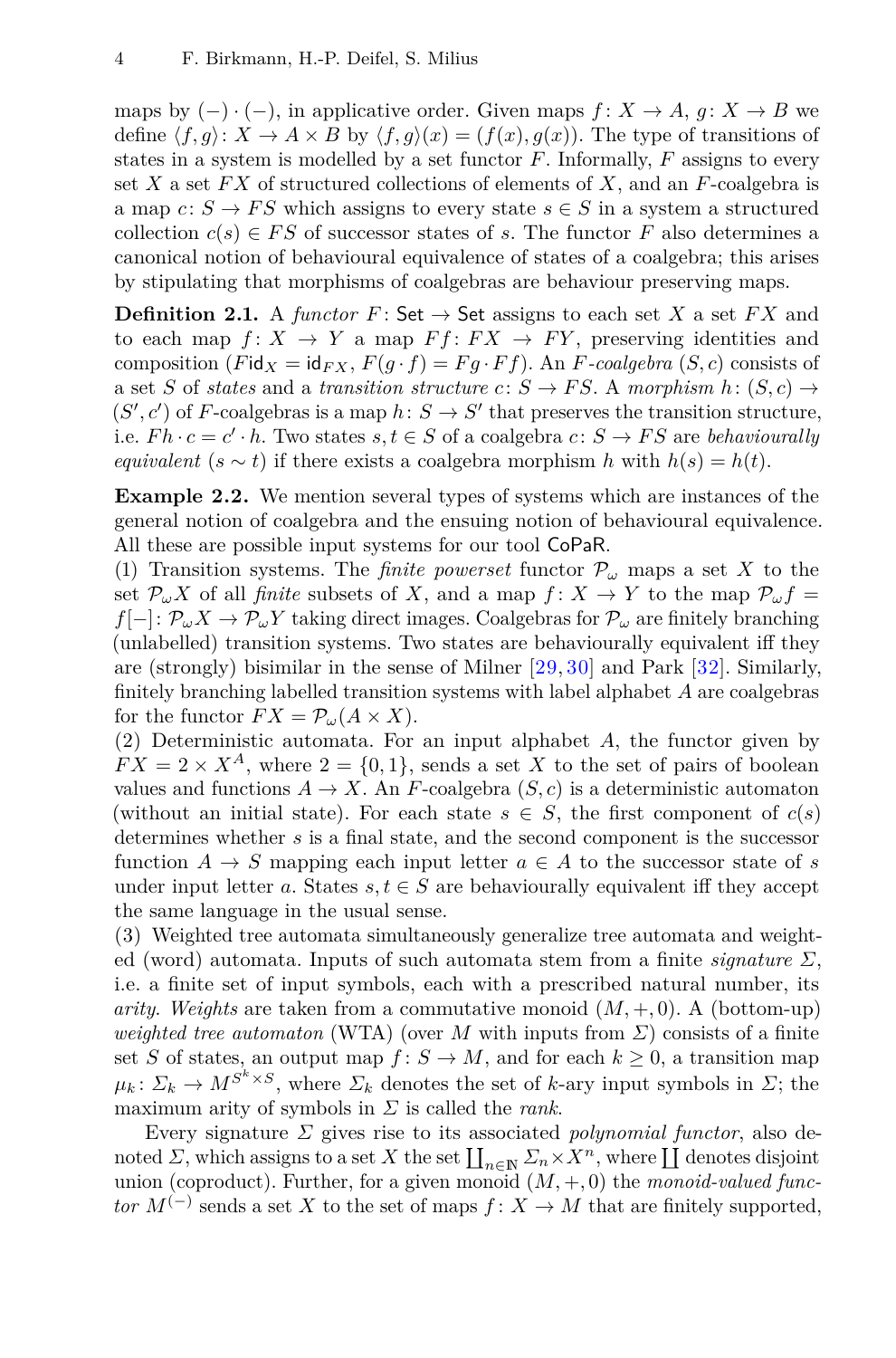i.e.  $f(x) = 0$  for almost all  $x \in X$ . Given a map  $f: X \to Y$ ,  $M^{(f)}: M^{(X)} \to M^{(Y)}$ sends a map  $v: X \to M$  in  $M^{(X)}$  to the map  $y \mapsto \sum_{x \in X, f(x)=y} v(x)$ , corresponding to the standard image measure construction.

Weighted tree automata are coalgebras for the composite functor  $FX =$  $M \times M^{(\Sigma X)}$ ; indeed, given a coalgebra  $c = \langle c_1, c_2 \rangle : S \to M \times M^{(\Sigma S)}$ , its first component  $c_1$  is the output map, and the second component  $c_2$  is equivalent to the family of transitions maps  $\mu_k$  described above.

As proven by Wißmann et al. [\[41,](#page-18-3) Prop. 6.6], the coalgebraic behavioural equivalence is precisely backward bisimulation of weighted tree automata as introduced by Högberg et al. [\[20,](#page-17-7) Def. 16].

(4) The *bag functor*  $\mathcal{B}$ : Set  $\rightarrow$  Set sends a set *X* to the set of all finite multisets (or *bags*) over *X*. This is the special case of the monoid-valued functor for the monoid  $(N, +, 0)$ . Accordingly, B-coalgebras are weighted transition systems with positive integers as weights, or they may be regarded as finitely branching transition systems where multiple transitions between a pair of states are allowed. Behavioural equivalence coincides with weighted (or strong) bisimilarity.

(5) Markov chains. The *finite distribution functor*  $\mathcal{D}_{\omega}$  is a subfunctor of the monoid-valued functor  $\mathbb{R}^{(-)}$  for the usual monoid of addition on the real numbers. It maps a set *X* to the set of all finite probability distributions on *X*. That means that  $\mathcal{D}_{\omega}X$  is the set of all finitely supported maps  $d: X \to [0,1]$  such that  $\sum_{x \in X} d(x) = 1$ . The action of  $\mathcal{D}_{\omega}$  on maps is the same as that of  $\mathbb{R}^{(-)}$ .

As shown by Rutten and de Vink [\[35\]](#page-18-7), coalgebras  $c: S \to (\mathcal{D}_{\omega}S + 1)^A$  are precisely Larsen and Skou's probabilistic transition systems [\[28\]](#page-17-15) (aka. labelled Markov chains [\[14\]](#page-16-9)) with the label alphabet *A*. In fact, for each state  $s \in S$ and action label  $a \in A$ , that state either cannot perform an *a*-action (when  $c(s)(a) \in 1$  or the distribution  $c(s)(a)$  determines for every state  $t \in C$  the probability with which *s* transitions to *t* with an *a*-action.

Coalgebraic behavioural equivalence is precisely probabilistic bisimilarity in the sense of Larsen and Skou, see Rutten and de Vink [\[35,](#page-18-7) Cor. 4.7].

(6) Markov decision processes are systems which feature both non-deterministic and probabilistic branching. They are coalgebras for composite functors such as  $\mathcal{P}_\omega(A \times \mathcal{D}_\omega(-))$  or  $\mathcal{P}_\omega(\mathcal{D}_\omega(A \times (-))$  (simple/general Segala systems); Bartels et al. [\[2\]](#page-16-10) list further functors for various species of probabilistic systems.

<span id="page-4-0"></span>**Encodings.** To supply coalgebras as inputs to CoPaR and in order to speak about the size of a coalgebra in terms of states and transitions, we need

**Definition 2.3 [\[12,](#page-16-8) Def. 3.1].** An *encoding* of a set functor *F* consists of a set *A* of *labels* and a family of maps  $\flat_X : FX \to \mathcal{B}(A \times X)$ , one for every set *X*, such that the map  $\langle F^{\prime}, b_X \rangle$ :  $FX \to F1 \times \mathcal{B}(A \times X)$  is injective.

The *encoding* of a coalgebra  $c: S \to FS$  is  $\langle F, \flat_S \rangle \cdot c: S \to F1 \times B(A \times S)$ . For  $s \in S$  we write  $s \xrightarrow{a} t$  whenever  $(a, t)$  is contained in the bag  $\flat_S(c(s))$ . The *number of states* and *edges* of a given encoded input coalgebra are  $n = |S|$  and  $m = \sum_{s \in S} |b_S(c(s))|$ , respectively, where  $|b| = \sum_{x \in X} b(x)$  for a bag  $b: X \to \mathbb{N}$ .

An encoding of a set functor *F* specifies how *F*-coalgebras are represented as directed graphs, and the required injectivity ensures that different coalgebras have different encodings.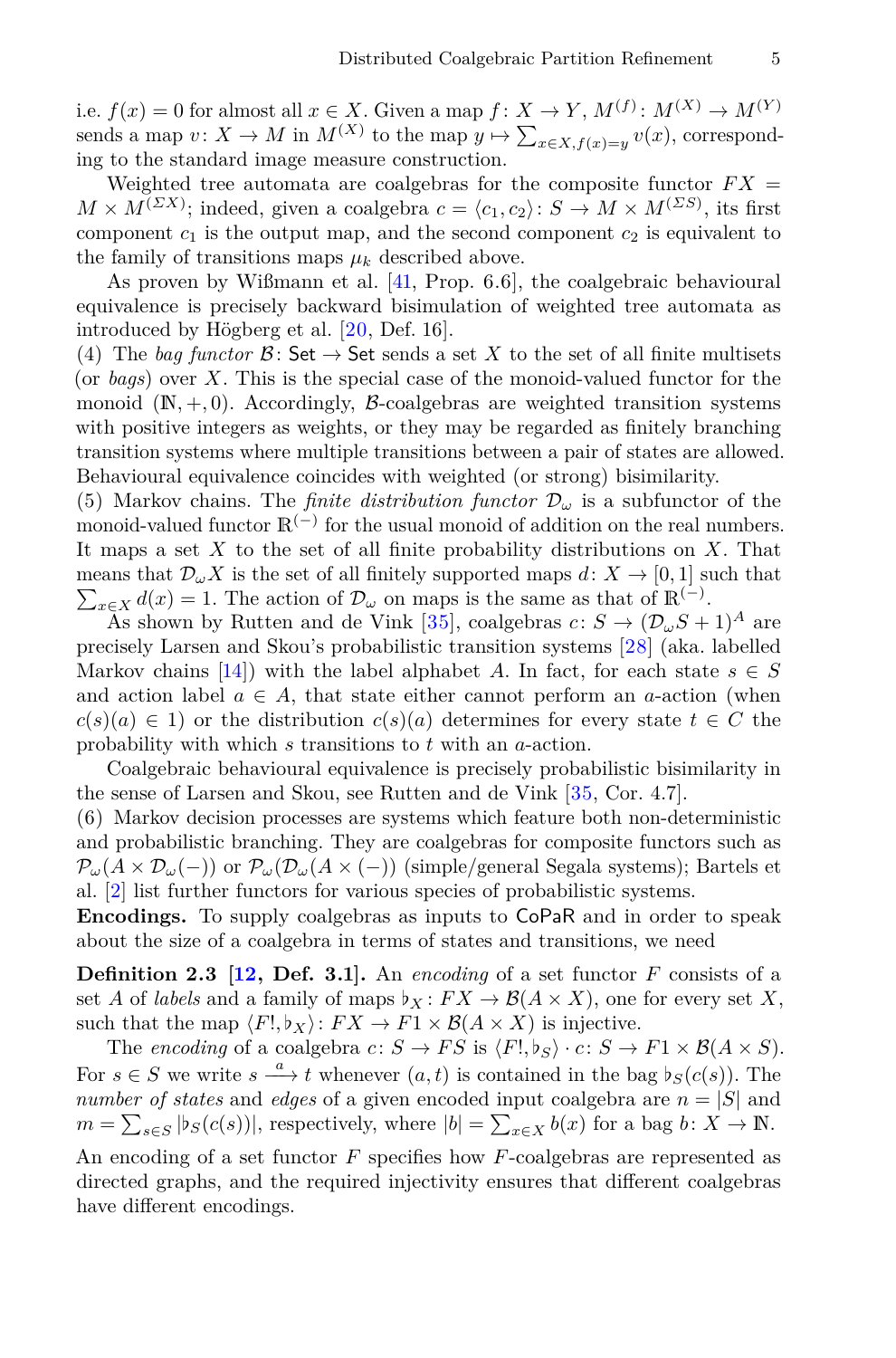**Example 2.4.** We recall a few key examples of encodings used by CoPaR [\[42\]](#page-18-2); for the required injectivity, see [\[12,](#page-16-8) Prop. 3.3].

(1) For the finite powerset functor  $\mathcal{P}_{\omega}$  one takes a singleton label set  $A = 1$  and  $\mathcal{L} \mathcal{L} \mathcal{L} \mathcal{L} \rightarrow \mathcal{L} \mathcal{L} \rightarrow \mathcal{L} \mathcal{L} \rightarrow \mathcal{L} \mathcal{L}$  is the obvious inclusion:  $\mathcal{L} \mathcal{L} \mathcal{L} \mathcal{L} \rightarrow \mathcal{L} \mathcal{L} \rightarrow \mathcal{L} \mathcal{L} \rightarrow \mathcal{L} \rightarrow \mathcal{L} \rightarrow \mathcal{L} \rightarrow \mathcal{L} \rightarrow \mathcal{L} \rightarrow \mathcal{L} \rightarrow \mathcal{L} \rightarrow \mathcal{L} \rightarrow \mathcal{L} \$ (2) For the monoid-valued functor  $M^{(-)}$  we take labels  $A = M$ , and the map  $\mathfrak{b}_X : M^{(X)} \to \mathcal{B}(M \times X)$  is given by  $\mathfrak{b}_X(t)(m, x) = 1$  if  $t(x) = m \neq 0$  and 0 else. (3) As a special case, the bag functor  $\beta$  has labels  $A = \mathbb{N}$ , and the map  $\flat_X : \mathcal{B}X \to \mathcal{B}(\mathbb{N} \times X)$  is given by  $\flat_X(t)(n, x) = 1$  if  $t(x) = n$  and 0 else.

**Remark 2.5.** (1) Readers familiar with category theory may wonder about the *naturality* of encodings  $\flat_X$ . It turns out [\[12\]](#page-16-8) that in almost all instances, our encodings are not natural transformations, except for polynomial functors. As shown in *op. cit.*, all our encodings satisfy a property called *uniformity*, which implies that they are subnatural transformations [\[12,](#page-16-8) Prop. 3.15].

(2) Having an encoding of a set functor *F* does not imply a reduction of the problem of minimizing *F*-coalgebras to that of coalgebras for  $\mathcal{B}(A \times -)$ . In fact, the behavioural equivalence of *F*-coalgebras and coalgebras for  $\mathcal{B}(A \times -)$  may be very different unless  $\flat_X$  is natural, which is not the case for most encodings.

Functors in CoPaR can be combined by product, coproduct or composition, leading to modularity. But in order to automatically handle combined functors, our tool crucially depends on the ability to form products and coproducts of encodings [\[41,](#page-18-3) [42\]](#page-18-2). We refrain from going into technical details, but note for further use that given a pair of functors  $F_1, F_2$  with encodings  $A_i, \flat_{X,i}$  one obtains encodings for the functors  $F_1 \times F_2$  (cartesian product) and  $F_1 + F_2$ (disjoint union) with the label set  $A = A_1 + A_2$ .

<span id="page-5-1"></span>**Input syntax and processing.** We briefly recall the input format of CoPaR and how inputs are processed; for more details see [\[41,](#page-18-3) Sec. 3.1]. CoPaR accepts input files representing a finite *F*-coalgebra. The first line of an input file specifies the functor  $F$  which is written as a term according to the following grammar:

<span id="page-5-0"></span>
$$
T ::= \mathbf{X} \mid \mathcal{P}_{\omega} T \mid \mathcal{B} T \mid \mathcal{D}_{\omega} T \mid M^{(T)} \mid \Sigma
$$
  

$$
\Sigma ::= C \mid T + T \mid T \times T \mid T^{A} \quad C ::= \mathbb{N} \mid A \quad A ::= \{s_{1}, \ldots, s_{n}\} \mid n,
$$
 (1)

where  $n \in \mathbb{N}$  denotes the set  $\{0, \ldots, n-1\}$ , the  $s_k$  are strings subject to the usual conventions for variable names (a letter or an underscore character followed by alphanumeric characters or underscore), exponents  $F^A$  are written  $F^A$ , and *M* is one of the monoids  $(\mathbb{Z}, +, 0)$ ,  $(\mathbb{R}, +, 0)$ ,  $(\mathbb{C}, +, 0)$ ,  $(\mathcal{P}_{\omega}(64), \cup, \emptyset)$  (the monoid of 64-bit words with bitwise or), and (N*,* max*,* 0) (the additive monoid of the tropical semiring). Note that *C* effectively ranges over at most countable sets, and *A* over finite sets. A term *T* determines a functor  $F:$  Set  $\rightarrow$  Set in the evident way, with X interpreted as the argument.

The remaining lines of an input file specify a finite coalgebra  $c: S \to FS$ . Each line has the form  $s: \text{L}^t$  for a state  $s \in S$ , and  $t$  represents the element  $c(s) \in FS$ . The syntax for *t* depends on the specified functor *F* and follows the structure of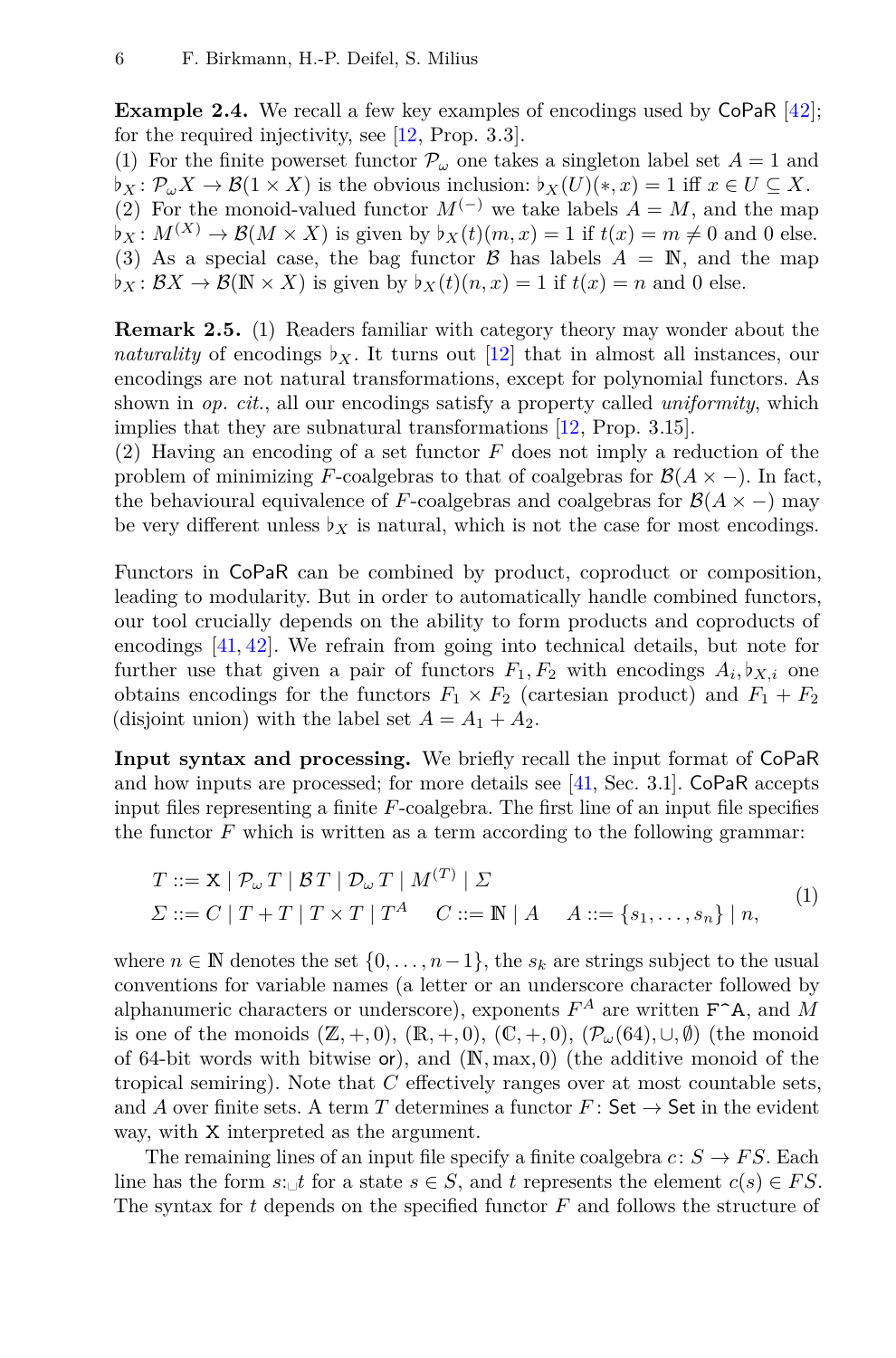<span id="page-6-1"></span>

Fig. 1: Examples of input files with encoded coalgebras [\[41\]](#page-18-3)

the term *T* defining *F*; the details are explained in [\[41,](#page-18-3) Sec. 3.1.2]. [Fig.](#page-6-1) 1 from *op. cit.* shows two coalgebras and the corresponding input files.

After reading the functor term *T*, CoPaR builds a parser for the functorspecific input format and then parses the input coalgebra given in that format into an intermediate format which internally represents the encoding of the input coalgebra [\(Definition](#page-4-0) 2.3). For composite functors the parsed coalgebra then undergoes a substantial amount of preprocessing, which also affects how transitions are counted; see [\[41,](#page-18-3) Sec. 3.5] for more details.

### <span id="page-6-0"></span>**3 Coalgebraic Partition Refinement**

As mentioned in the introduction, the sequential partition refinement algorithm previously implemented in CoPaR is based on ideas used in the Paige-Tarjan algorithm [\[31\]](#page-17-5) for transition systems. However, as has been mentioned by Blom and Orzan [\[8\]](#page-16-11), the Paige-Tarjan algorithm carefully selects the block of states to split in each iteration, and the data structures used for this selection take a lot of memory and require modification to allow a distributed implementation. Hence, Blom and Orzan have built their distributed algorithm from a rather simple sequential partition refinement algorithm based on what Kanellakis and Smolka refer to as the *naive method* [\[23\]](#page-17-1). We now recall this algorithm and subsequently show how it can be adapted to the coalgebraic level of generality.

**Signature Refinement.** Given a finite labelled transition system with the state set *S*, a partition on *S* may be presented by a function  $\pi: S \to \mathbb{N}$ , i.e. two states  $s, t \in S$  lie in the same block of the partition iff  $\pi(s) = \pi(t)$ . The *signature* of a state  $s \in S$  is the set of outgoing transitions to blocks of  $\pi$ :

$$
\mathsf{sig}_{\pi}(s) = \{(a, \pi(t)) \mid s \xrightarrow{a} t\} \subseteq \mathcal{P}_{\omega}(A \times \mathbb{N}).\tag{2}
$$

A *signature refinement step* then refines  $\pi$  by putting  $s, t \in S$  into different blocks iff  $\mathsf{sig}_{\pi}(s) \neq \mathsf{sig}_{\pi}(t)$ . Concretely, we put  $\pi_{\text{new}}(s) = \mathsf{hash}(\mathsf{sig}_{\pi}(s))$  using a perfect, deterministic hash function hash. The signature refinement algorithm (Fig. [2\)](#page-7-1) starts with a trivial initial partition on *S* and repeats the refinement step until the partition stabilizes, i.e. until two subsequent partitions have the same size.

**Coalgebraic Signature Refinement.** Regarding a labelled transition system as a coalgebra  $c: S \to \mathcal{P}_\omega(A \times S)$  [\(Example](#page-3-0) 2.[2\(1\)\)](#page-3-1), signatures are obtained by postcomposing the transition structure with the partition under the functor:

$$
\text{sig}_{\pi} = S \xrightarrow{c} \mathcal{P}_{\omega}(A \times S) \xrightarrow{\mathcal{P}_{\omega}(A \times \pi)} \mathcal{P}_{\omega}(A \times \mathbb{N}). \tag{3}
$$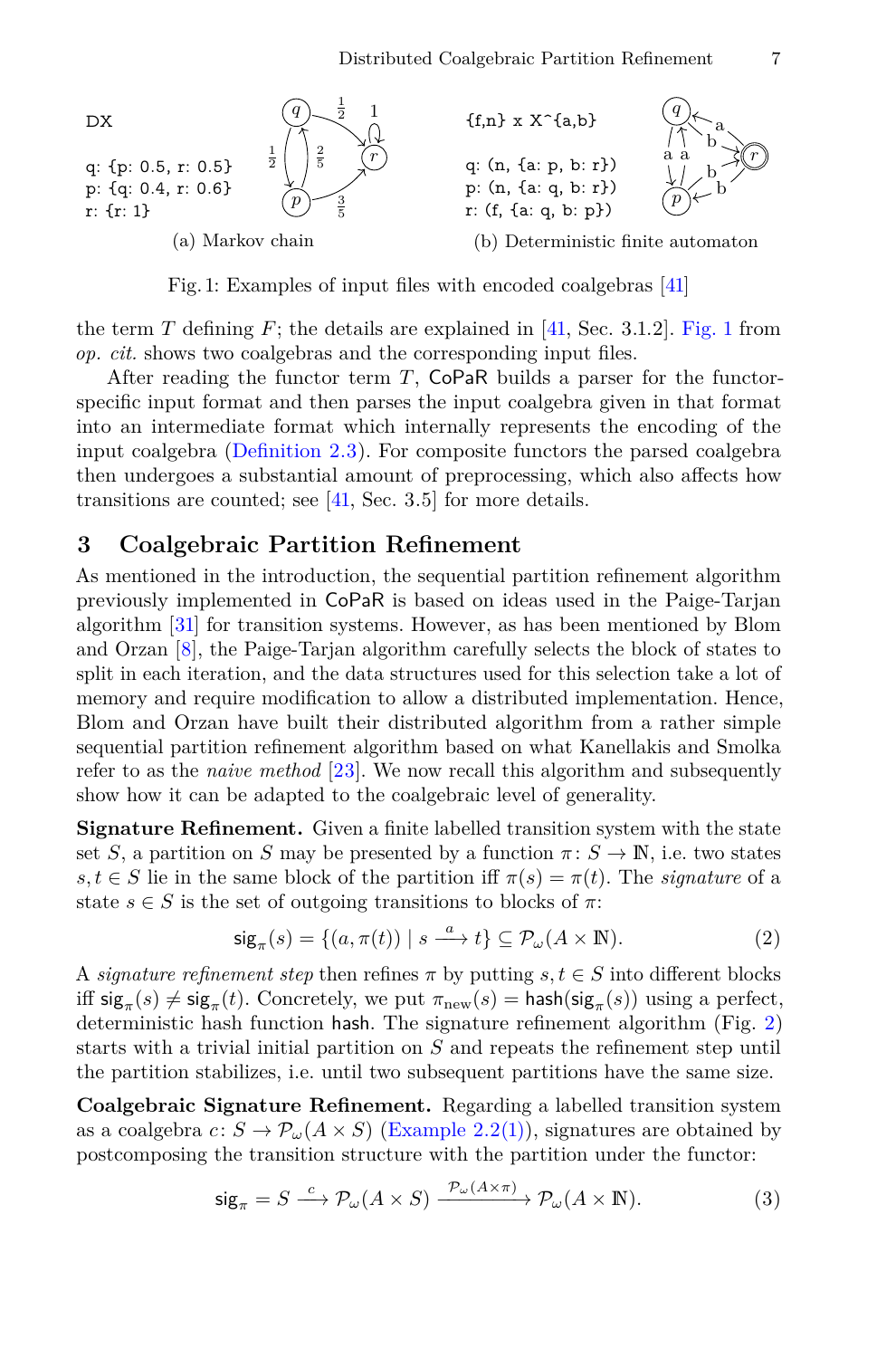<span id="page-7-1"></span>**Variables :** old and new partitions represented by  $\pi$ ,  $\pi_{\text{new}}$  :  $S \to \mathbb{N}$  with sizes  $l, l_{\text{new}}$ , resp.; set *H* for counting block numbers;

```
1 foreach s ∈ S do
 2 \quad \pi_{\text{new}}(s) \leftarrow 0;3 end
 4 \, l_{new} \leftarrow 1;5 while l \neq l_{new} do
 6 \pi \leftarrow \pi_{\text{new}}, H \leftarrow \emptyset;7 foreach s ∈ S do
  8 \pi_{\text{new}}(s) \leftarrow \text{hash}(\text{sig}_{\pi}(s));9 H \leftarrow H \cup \{\pi_{\text{new}}(s)\};10 end
11 \mid l \leftarrow l_{\text{new}};12 \quad | \quad l_{\text{new}} \leftarrow |H|;13 end
```
<span id="page-7-0"></span>Fig. 2: Signature refinement for labelled transition systems

The generalisation to coalgebras for arbitrary *F* is immediate: the *signature of a state* of an *F*-coalgebra *c*:  $S \rightarrow FS$  w.r.t. a partition  $\pi$  is given by the function  $\mathsf{sig}_{\pi} = F \pi \cdot c$ . In the refinement step of the above algorithm two states are identified by the next partition if they have the same signatures currently:

$$
\pi_{\text{new}}(s) = \pi_{\text{new}}(t) \iff \text{sig}_{\pi}(s) = \text{sig}_{\pi}(t) \iff (F\pi)(c(s)) = (F\pi)(c(t)). \tag{4}
$$

Hence, the algorithm in fact simply applies  $F(-) \cdot c$  to the initial partition corresponding to the trivial quotient  $\therefore S \to 1$  until stability is reached. Note that this is precisely the *Final Chain Algorithm* by König and Küpper [\[25,](#page-17-9) Alg. 3.2] computing behavioural equivalence of a given *F*-coalgebra. Its correctness thus proves correctness of the *coalgebraic signature refinement* which is the algorithm in [Fig.](#page-7-1) 2 with  $\text{sig}_{\pi} = F \pi \cdot c$ . Since we represent functors and their coalgebras by encodings we use an interface to *F* to compute signatures based on encodings.

**Definition 3.1.** Given a functor  $F$  with encoding  $A, b_X$ , a *signature interface* consists of a function sig:  $F1 \times \mathcal{B}(A \times \mathbb{N}) \rightarrow F\mathbb{N}$  such that for every finite set *S* and every partition  $\pi: S \to \mathbb{N}$  we have

<span id="page-7-2"></span>
$$
F\pi = (FS \xrightarrow{\langle F!,\flat_S \rangle} F1 \times \mathcal{B}(A \times S) \xrightarrow{F1 \times \mathcal{B}(A \times \pi)} F1 \times \mathcal{B}(A \times \mathbb{N}) \xrightarrow{\text{sig}} F\mathbb{N}). (5)
$$

Given a coalgebra  $c: S \to FS$ , a state  $s \in S$  and a partition  $\pi: S \to \mathbb{N}$ , the two arguments of sig should be understood as follows. The first argument is the value  $F(c(s)) \in F_1$ , which intuitively provides an observable output of the state *s*. The second argument is the bag  $\mathcal{B}(A \times \pi)(b_S(c(s)))$  formed by those pairs  $(a, n)$ of labels *a* and numbers *n* of blocks of the partition  $\pi$  to which *s* has an edge; that is, that bag contains one pair  $(a, n)$  for each edge  $s \xrightarrow{a} s'$  where  $\pi(s') = n$ . Thus, when supplied with these inputs, sig correctly computes the signature of *s*; indeed, to see this, precompose equation [\(5\)](#page-7-2) with the coalgebra structure *c*.

<span id="page-7-3"></span>**Example 3.2.** (1) The constant functor  $\overline{C}$  has the label set  $A = \emptyset$ , so we have  $\mathcal{B}(\emptyset \times \mathbb{N}) \cong 1$ , and we define the function sig:  $C \times \mathcal{B}(\emptyset \times \mathbb{N}) \to C$  by sig $(c, *) = c$ .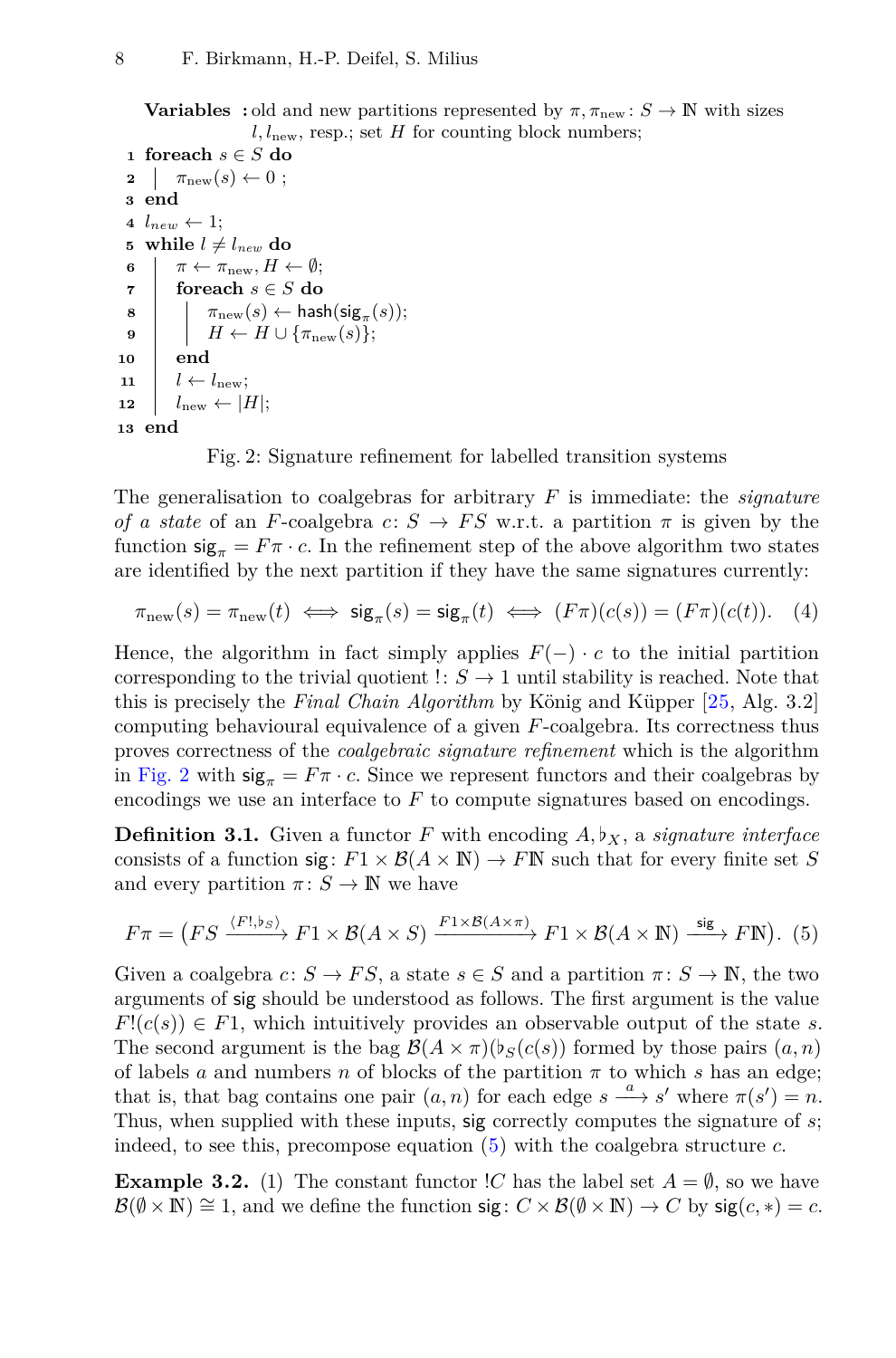<span id="page-8-2"></span>(2) The powerset functor  $\mathcal{P}_{\omega}$  has the label set  $A=1$ , and we define the function  $sig: \mathcal{P}_{\omega}1 \times \mathcal{B}(1 \times \mathbb{N}) \to \mathcal{P}_{\omega} \mathbb{N}$  by  $sig(z, b) = \{n : b(*, n) \neq 0\}.$ 

(3) The monoid-valued functor  $\mathbb{R}^{(-)}$  has the label set  $A = \mathbb{R}$ , and we define the function sig:  $\mathbb{R} \times \mathcal{B}(\mathbb{R} \times \mathbb{N}) \to \mathbb{R}^{(\mathbb{N})}$  by  $\text{sig}(z, b)(n) = \sum \{r \mid b(r, n) \neq 0\}.$ 

Next we show how signature interfaces can be combined by products  $(x)$  and coproducts (+). This is the key to the modularity of the implementation (be it distributed or sequential) of the coalgebraic signature refinement in CoPaR.

**Construction 3.3.** Given a pair of functors  $F_1, F_2$  with encodings  $A_i, \flat_{X,i}$  and signature interfaces  $\text{sig}_i$ , we put  $A = A_1 + A_2$  and define the following functions: (1) for the product functor  $F = F_1 \times F_2$  we take sig:  $F1 \times \mathcal{B}(A \times \mathbb{N}) \to F_1 \mathbb{N} \times F_2 \mathbb{N}$ ,

<span id="page-8-0"></span> $\mathsf{sig}(t,b) = \big(\mathsf{sig}_1(\mathsf{pr}_1(t),\mathsf{filter}_1(b)), \mathsf{sig}_2(\mathsf{pr}_2(t),\mathsf{filter}_2(b))\big).$ 

Here,  $pr_i: F1 \to F_i1$  is the projection map and filter<sub>i</sub>:  $\mathcal{B}(A \times \mathbb{N}) \to \mathcal{B}(A_i \times \mathbb{N})$  is given by filter<sub>*i*</sub>(*b*)(*a*, *n*) = *b*(in<sub>*i*</sub> *a*, *n*), where in<sub>*i*</sub>:  $F_i \mathbb{N} \to F \mathbb{N}$  is the injection map. (2) for the coproduct functor  $F = F_1 + F_2$  we take

 $sig: F1 \times \mathcal{B}(A \times \mathbb{N}) \rightarrow F_1\mathbb{N} + F_2\mathbb{N}$ ,  $\text{sig}( \text{in}_i t, b) = \text{in}_i(\text{sig}_i(t, \text{filter}_i(b))).$ 

<span id="page-8-1"></span>**Proposition 3.4.** *The functions* sig *defined in [Construction](#page-8-0) 3.3 yield signature interfaces for the functors*  $F_1 \times F_2$  *and*  $F_1 + F_2$ *, respectively.* 

As a consequence of this result, it suffices to implement signature interfaces only for *basic* functors according to the grammar in [\(1\)](#page-5-0), i.e. the trivial identity and constant functors as well as the functors  $\mathcal{P}_{\omega}$ ,  $\mathcal{B}$ ,  $\mathcal{D}_{\omega}$  and the supported monoid-valued functors *M*(−) . Signature interfaces of products, coproducts and exponents, being a special form of product, are derived using [Construction](#page-8-0) 3.3.

Functor composition can be reduced to these constructions by a technique called *desorting* [\[42,](#page-18-2) Sec. 8.2], which transforms a coalgebra of a composite functor into a coalgebra for a coproduct of basic functors whose signature interfaces can then be combined by  $+$  (see also [\[41,](#page-18-3) Sec. 3.5]). As for the previous Paige-Tarjan style algorithm, this leads to the modularity in the functor of the coalgebraic signature refinement algorithm: signature interfaces for composed functors are automatically derived in CoPaR. Moreover, a new basic functor *F* may be added by implementing a signature interface for *F*, effectively extending the grammar of supported functors in [\(1\)](#page-5-0) by a clause *F T*.

### **4 The Distributed Algorithm**

Our distributed algorithm for coalgebraic signature refinement is a generalization of Blom and Orzan's original algorithm [\[8\]](#page-16-11) to coalgebras. We highlight differences to *op. cit.* at the end of this section.

We assume a distributed high-bandwidth cluster of *W* workers  $w_1, \ldots, w_W$ that is failure-free, i.e. nodes do not crash, messages do not get lost and between two nodes the order of messages is preserved. The communication is based on non-blocking *send* operations and blocking *receive* operations. Messages are triples of the form (*from, to, data*), where the *data* field may be structured and will often contain a tag to simplify interpretation.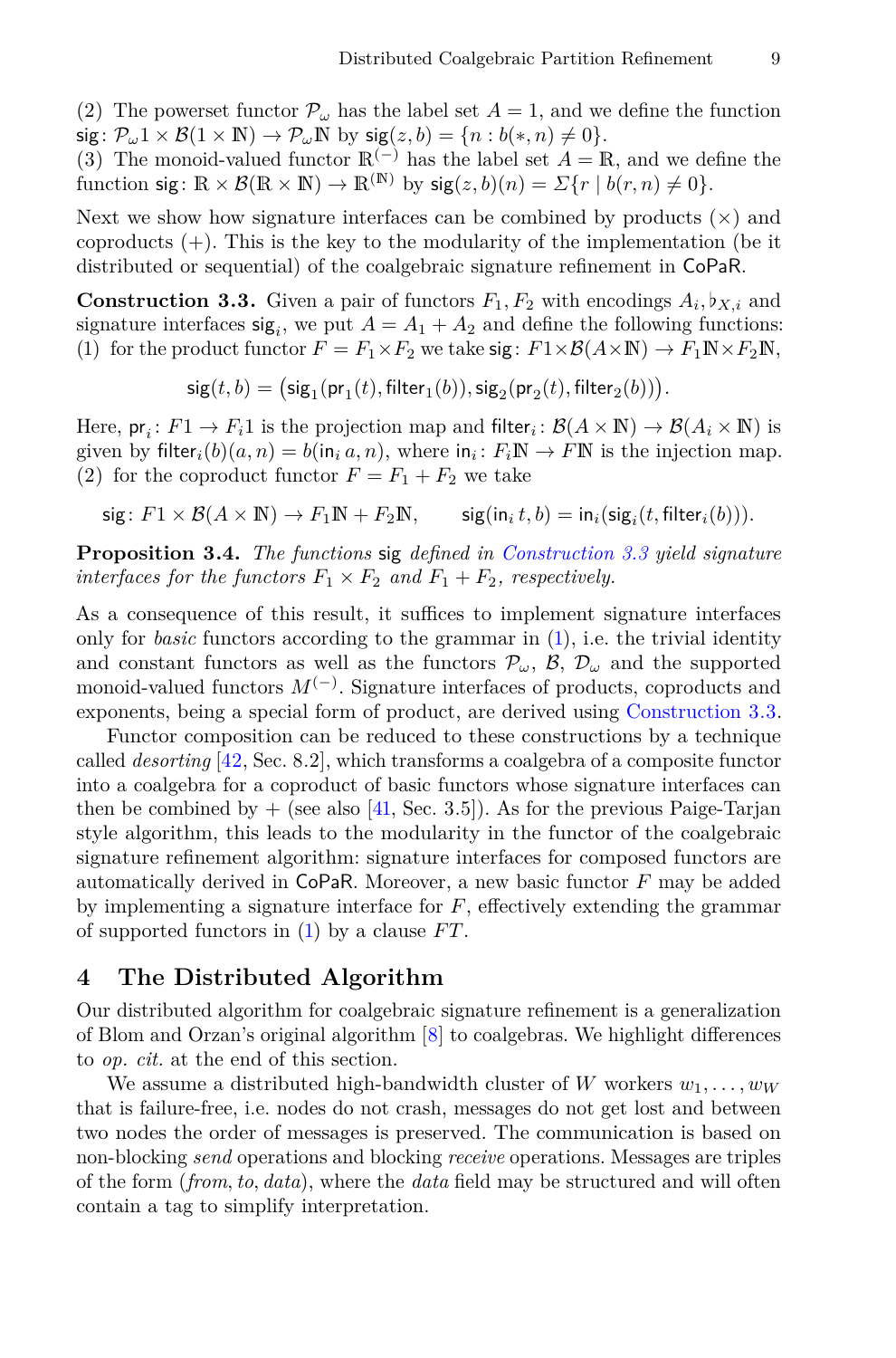**Description.** The distributed algorithm is based on the sequential algorithm presented in [Fig.](#page-7-1) 2, using a distributed hashtable to keep track of the partition. As for the sequential algorithm, the input consists of an *F*-coalgebra (*S, c*) with  $|S| = n$  states. We split the state space evenly among the workers as a preprocessing step. We write  $S_i$  with  $|S_i| = n/W$  for the set of states of worker  $w_i$ . The input for worker  $w_i$  is the encoding of that part of the transition structure of the input coalgebra which is needed to compute the signatures of the states in  $S_i$ . This information is presented to  $w_i$  as the list of all outgoing edges of states of  $S_i$ in the encoding of the coalgebra  $(S, c)$ , i.e. the list of all  $s \stackrel{a}{\longrightarrow} t$  with  $s \in S_i$ (cf. [Definition](#page-4-0) 2.3). We refer to the block number  $\pi(s)$  of a state  $s \in S$  as its ID.

After processing the input, the algorithm runs in two phases. In the *Initialization Phase* [\(Fig.](#page-9-0) 3) the workers exchange update demands about the IDs stored in the distributed hashtable. If  $w_i$  has an edge  $s \xrightarrow{a} s'$  into some state  $s'$  of  $w_j$ , then during refinement  $w_i$  needs to be kept up to date about the ID of  $s'$  and thus instructs  $w_j$  to do so. Worker  $w_j$  remembers this information by storing  $w_i$  in the set  $\ln_{s'} = \{w_i \mid \exists s \in S_i, a \in A \text{ and } s' \}$  of incoming edges of *s'* (lines 14–16). Hence, for each edge  $s \xrightarrow{a} s'$  with  $s \in S_i$  and  $s' \in S_j$ , worker  $w_i$  sends a message to  $w_j$ , informing  $w_j$  to add  $w_i$  to  $\ln_{s'}$  (lines 5–8).

**Variables :** Set *V* of visited states; process count *d*;

for each  $s \in S_i$  a list  $\ln_s$  of workers with an edge into *s* 

```
\mathbf{1} \ \ V \leftarrow \emptyset, d \leftarrow 0;2 foreach s \in S_i do
 3 \mid \mathsf{In}_s \leftarrow [];
 4 end
 5 foreach edge s \rightarrow s' of w_i with
       s' \not\in V do
 6 V \leftarrow V \cup \{s'\};\begin{array}{|c|c|} \hline \texttt{r}} & \texttt{send}(w_i,w_j,s'); \hline \end{array}8 end
 9 foreach 1 ≤ j ≤ W do
10 \qquad send(w_i, w_j, \text{DONE});11 end
12 waitFor(d = W);
13 return(\lceil \ln_s | s \in S_i \rceil);
                                                         14 on receive (w_k, w_i, s) do
                                                         15 Ins ← (wk :: Ins);
                                                         16 end
                                                         17 on receive (_, _, DONE) do
                                                         18 d \leftarrow d+1;19 end
```
Fig. 3: Initialization Phase of worker *w<sup>i</sup>*

The main phase is the *Refinement Phase* [\(Fig.](#page-10-0) 4), mimicking the refinement loop of the undistributed algorithm. In each iteration all workers compute their part of the new partition, i.e. the  $\textsf{IDs}\;h_s = \textsf{hash}(\textsf{sig}_{\pi}(s))$  for each of their states  $s \in S_i$  (line 5). In addition, every worker  $w_i$  is responsible for sending the computed ID of  $s \in S_i$  to workers in  $\mathsf{In}_s$  that need it for computation of their own signatures in the next iteration (lines 6–9). The IDs are also sent to a designated worker counterOf(*hs*) (lines 10–12). This ensures that IDs are counted precisely once at the end of the round when the partition size is computed after all messages have been received (lines 14–17). The actual counting (line 19) is a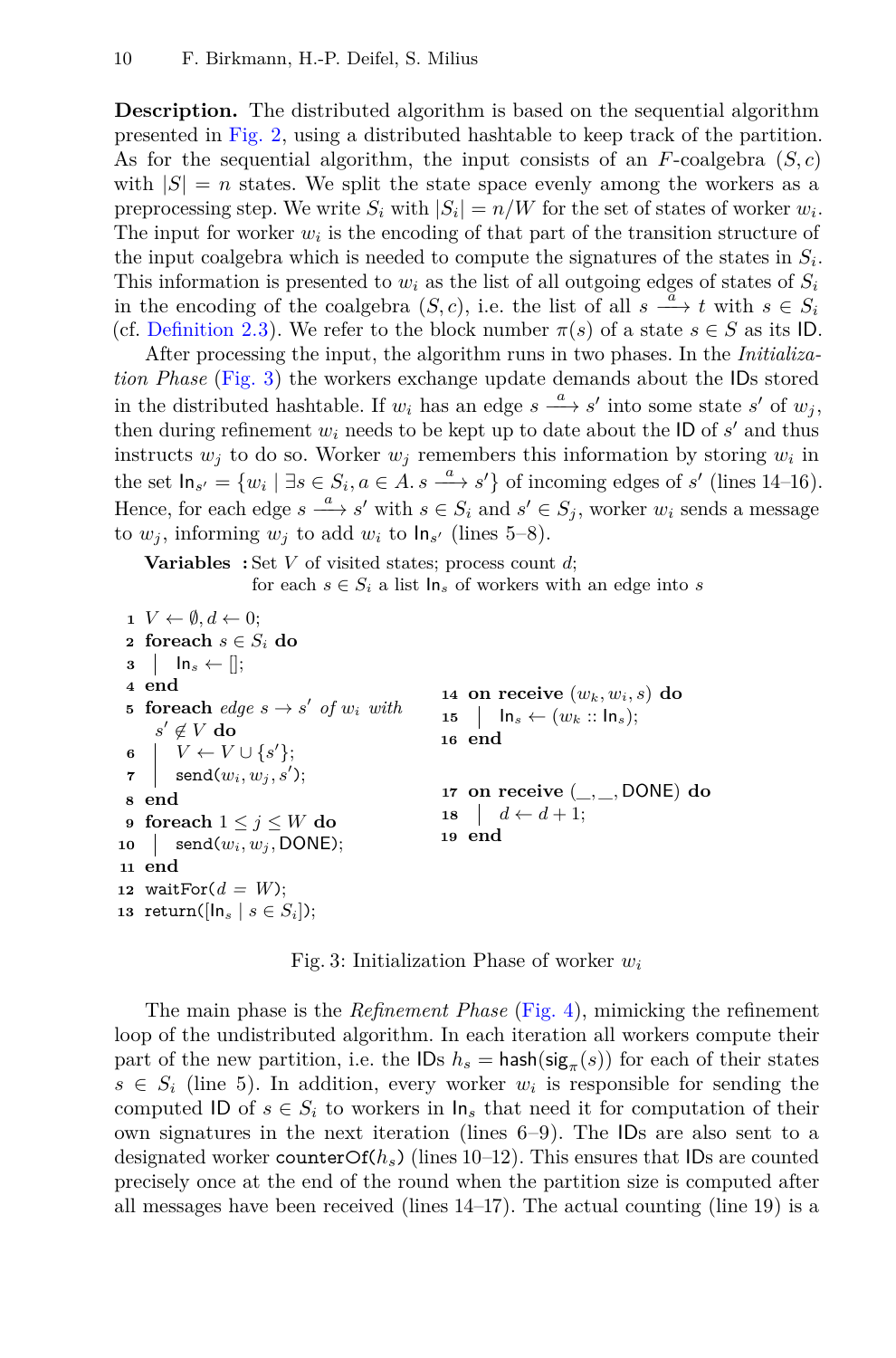<span id="page-10-0"></span>**Variables :** Old, respectively new partitions  $\pi$ ,  $\pi_{\text{new}}$  with sizes *l, l<sub>new</sub>*; finished workers *d*; ID-counting set *H*;

```
1 \pi_{\text{new}} \leftarrow 0!, l \leftarrow -1, l_{\text{new}} \leftarrow 0, H \leftarrow \emptyset;2 while l \neq l_{new} do
 3 l \leftarrow l_{\text{new}}, \pi \leftarrow \pi_{\text{new}};4 foreach s \in S_i do
 5 \pi_{\text{new}}(s) \leftarrow \text{hash}(\text{sig}_{\pi}(s));6 for each w_i \in \mathsf{In}_s do
 \mathbf{z} | send(w_i, w_j)8 \vert \vert \vert \langle UPD, s, \pi_{new}(s)\rangle;
 9 end
10 \qquad \qquad send(w_i)11 | counterOf(\pi_{new}(s)),
12 \langle \text{COUNT}, \pi_{new}(s) \rangle;
13 end
14 foreach 1 \leq i \leq W do
15 | \text{send}(w_i, w_j, \text{DONE});16 end
17 waitFor(d = W);
18 l \leftarrow l_{\text{new}};
19 l_{\text{new}} \leftarrow \text{distribSum}(\text{sizeOf}(H));20 synchronize;
21 end
                                                           22 on receive
                                                                 (wk, wi,(UPD, s, hs)) do
                                                           23 \pi_{\text{new}}(s) \leftarrow h_s;24 end
                                                           25 on receive
                                                                 (w_k, w_i, (COUNT, h_s))do
                                                           26 H \leftarrow H \cup \{h_s\};27 end
                                                           28 on receive (_, wi, DONE) do
                                                           29 d \leftarrow d+1;
                                                           30 end
```
Fig. 4: Refinement Phase of worker *w<sup>i</sup>*

primitive operation in the MPI library, for an explicit  $\mathcal{O}(\log W)$  algorithm using messages see e.g. Blom and Orzan [\[8,](#page-16-11) Fig. 6]. Finally, the workers synchronize before starting the next iteration (line 20). The refinement phase stops if two consecutive partitions have the same size (line 2).

**Correctness.** The Initialization Phase (Fig. [3\)](#page-9-0) terminates since every worker reaches line 10, sends DONE to all workers and thus also receives it (lines 17–19) a total of *W* times, allowing it to progress past line 12. An analogous argument proves termination of every iteration of the Refinement Phase (Fig. [4\)](#page-10-0). The sequential algorithm is correct, hence we know the loop of the refinement phase terminates when all IDs are computed and counted correctly, since then the distributed and the sequential algorithm compute precisely the same partitions.

To show that the signatures are computed correctly, we note that if all DONE messages have been received in a round, then, by order-preservation of messages, all messages sent previously in this round have also been received. This ensures that no workers are missing from the lists In*<sup>s</sup>* computed in the Initialization Phase and that during the Refinement Phase new IDs are sent to all concerned workers [\(Fig.](#page-10-0) 4, lines 6–8). This establishes correctness of the signature computation, and the signatures coincide on all workers since we assume that the hash function is deterministic. Finally, the use of the counterOf function (line 11) ensures that each ID is included in the counting set of exactly one worker. Thus, the distributed sum of the sizes of all counting sets is equal to the size of the partition.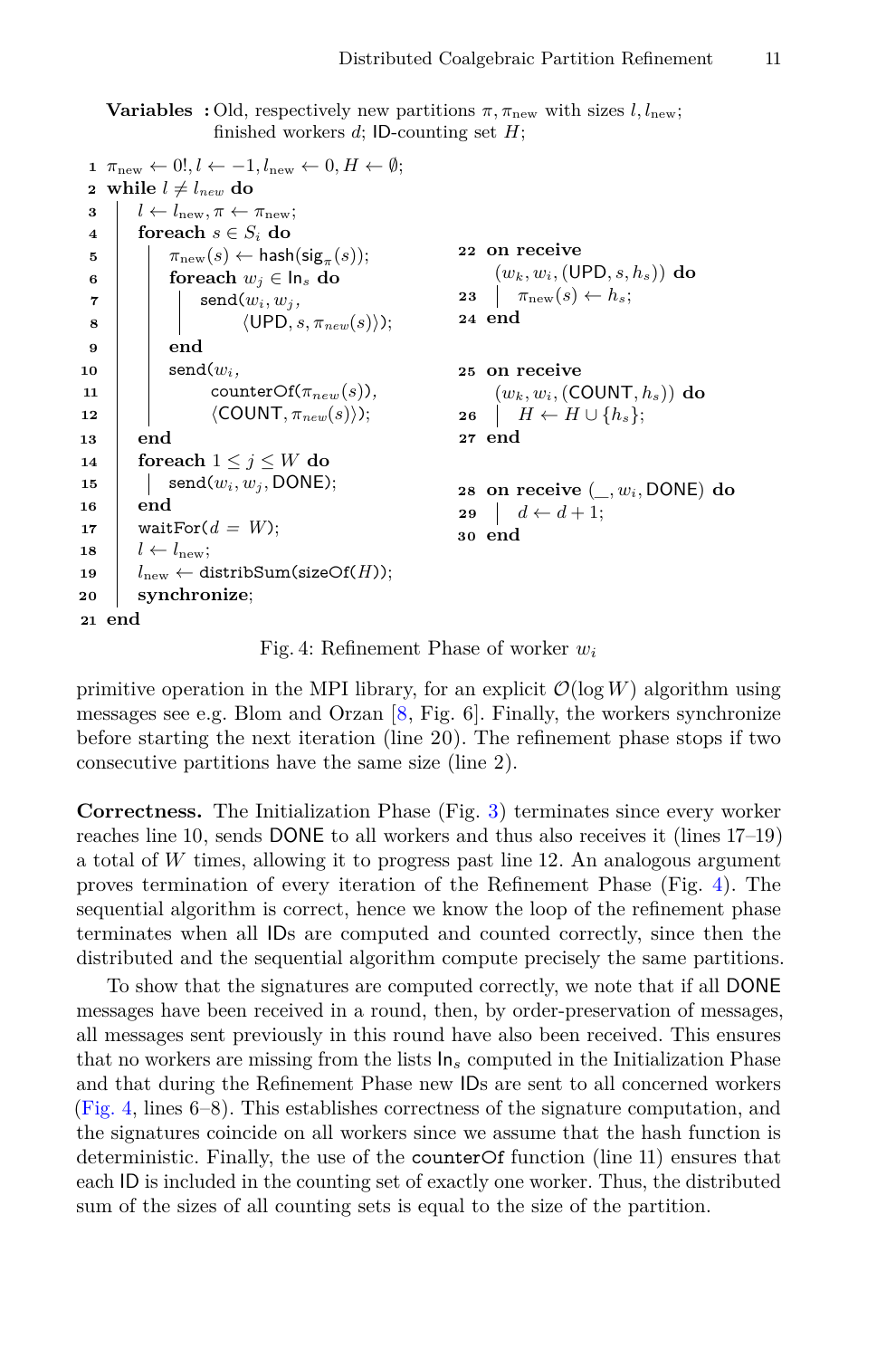**Complexity.** Let us assume that not only states, but also outgoing transitions are distributed evenly among the workers, i.e. every worker has about *m/W* outgoing transitions. In the Initialization Phase, the loop sending messages runs in  $\mathcal{O}(\frac{m}{W})$  and receiving takes  $\mathcal{O}(W \cdot \frac{n}{W}) = \mathcal{O}(n)$ , since for worker  $w_i$  every other worker *w<sup>j</sup>* might have an edge into every state in *S<sup>i</sup>* . Both are executed in parallel so in total the phase runs in  $\mathcal{O}(\max(\frac{m}{W}, n)) = \mathcal{O}(\frac{m}{W} + n)$ . In the Refinement Phase, we assume the run time of computing signatures and their hashes is linear in the number of edges. Then the loop for computing and hashing  $(\mathcal{O}(\frac{m}{W}))$  and counting  $(\mathcal{O}(\frac{n}{W}))$  signatures runs in total in  $\mathcal{O}(\frac{m+n}{W})$ , since it is performed by all workers independently. Each worker receives at most *m/W* ID-updates each round and the partition size is computable in  $\mathcal{O}(W)$  giving the complexity of one refinement step in  $\mathcal{O}(\frac{m+n}{W})$ . As many as *n* iterations might be needed for a total complexity of  $\mathcal{O}(\frac{m}{W} + n) + n \cdot \mathcal{O}(\frac{n+m}{W}) = \mathcal{O}(\frac{mn+n^2}{W} + n)$ .

**Remark 4.1.** The above analysis assumes that signature interfaces are implemented with a linear run time in their input bag. This could in fact be theoretically realized for all basic functors (whence also for their combinations) currently implemented in CoPaR, which would involve using bucket sort for the grouping of bag elements by the target block (second component), e.g. for monoid-valued functors. However, since the table used in bucket sort would be very large (the size of the last partition) and memory conscience is our main motivation, we opted for an implementation using a standard *n* log *n* sorting algorithm instead.

**Implementation details.** CoPaR is implemented in Haskell. We were able to reuse, with only minor adjustments, major parts of the code base of CoPaR dedicated to the representation and processing of coalgebras. This includes the implemented functors and their encodings together with the corresponding parser and preprocessing algorithms (see [Section](#page-5-1) 2). As explained in [Section](#page-6-0) 3 the sequential Paige-Tarjan-style algorithm of CoPaR was not used; we implemented an additional "algorithmic frontend" to our "coalgebraic backend". To compute signatures during the Refinement Phase, each functor implements the signature interface [\(Definition](#page-7-0) 3.1), which is written in Haskell as follows:

```
class Hashable (Signature f) => SignatureInterface f where
  type Signature f :: Type
  sig :: F1 f -> [(Label f, Int)] -> Signature f
```
We require in the second line a type Signature f, that serves as an implementation-specific datatype representation of *F* N. In the type of sig, the types f*,* Label f and  $F1f$  correspond to the name of  $F$ , its label type and the set  $F1$ , respectively.

**Example 4.2.** The Haskell-implementation of the signature interface for the finite power set functor  $\mathcal{P}_{\omega}$  from [Example](#page-7-3) 3.[2\(2\)](#page-8-2) is as follows:

```
data P x = P x - \text{already defined in } CoPaRtype instance Label P = () −− also already defined
instance SignatureInterface P where
  type Signature P = Set Int
```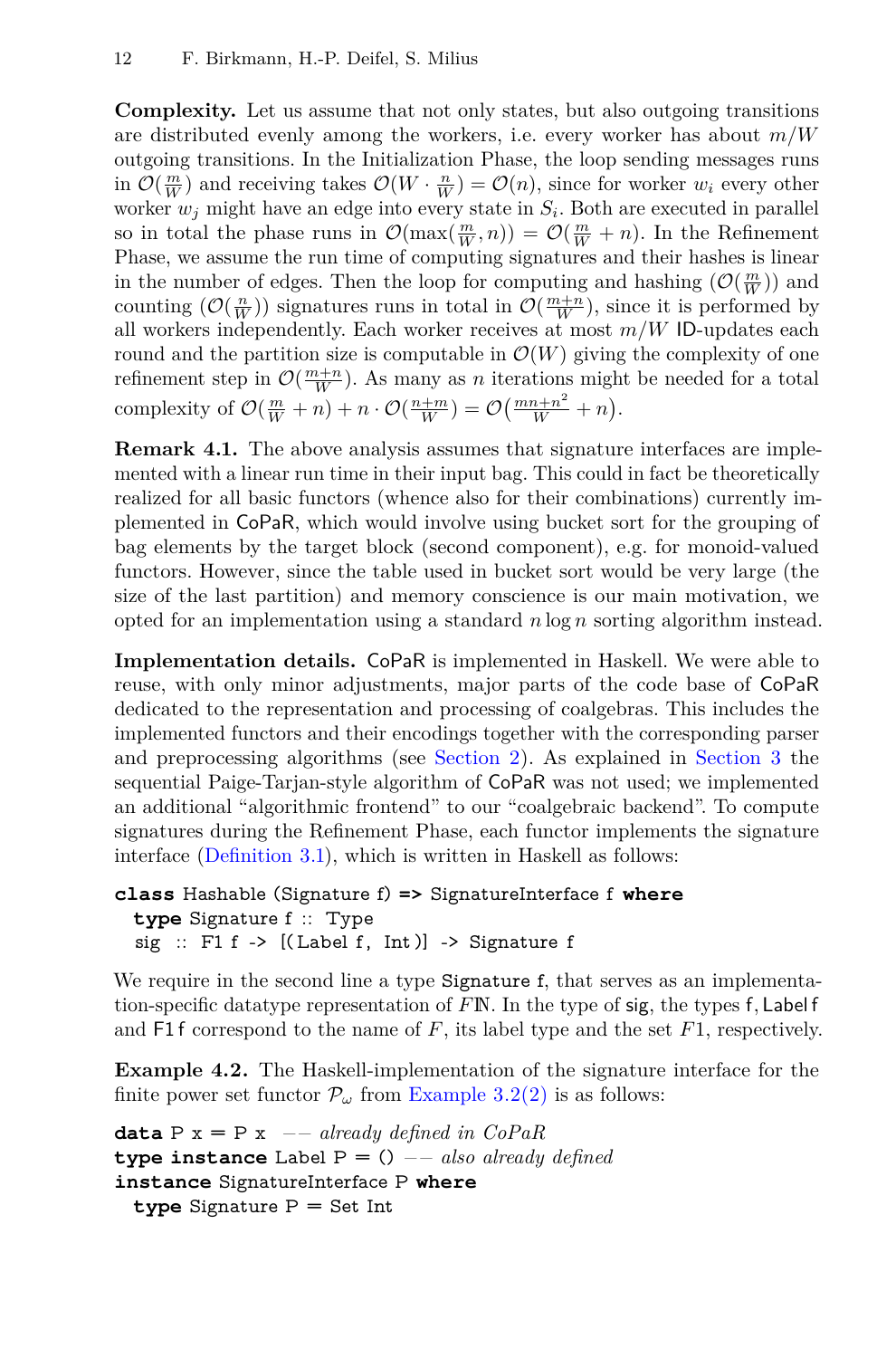```
sig :: F1 f -> [((), \text{Int})] -> Set Int
sig = setFromList . map and
```
Signature interfaces for the other basic functors according to the grammar in [\(1\)](#page-5-0) are implemented similarly. For combined functors CoPaR automatically derives their signature interface based on [Construction](#page-8-0) 3.3.

In the algorithm itself, each worker runs three threads in parallel: The first thread is for computing, the second one is for sending and the third one is for receiving signatures. This allows us to keep calls to the MPI interface separated from (pure) signature computation, simplifying logic and allowing the workers to scatter the ID of one state while simultaneously computing the signature of the next one to ensure that neither signature computation nor network traffic become bottlenecks. For inter-thread communication and synchronization we rely on Haskell's *software transactional memory* [\[19\]](#page-17-16) to ease concurrent programming, e.g. to avoid race conditions.

**Comparison to Blom and Orzan's algorithm.** We now discuss a few differences of our algorithm to Blom and Orzan's original one [\[8\]](#page-16-11).

In Blom and Orzan's algorithm for LTSs the sets  $\ln_s$  of  $s \in S_i$  are in fact *lists* and contain worker  $w_k$  a total of r times if there exist r edges from states in  $S_k$ to *s*. This induces a redundancy in messages of ID updates, since  $w_i$  sends  $r$ (instead of one) messages with the ID of  $s$  to  $w_k$ . If the LTS has an average fanout of f then each worker has  $t = n/W \cdot f$  outgoing transitions; this is the number of ID updates received every round. Since there are only *n* states, at most  $n/t = W/f$  of those messages are necessary. In our scenario, we have  $W \ll f$  for large coalgebras, hence the overhead becomes massive; e.g. for  $W = 10, f = 100$ already 90% of all ID messages are redundant. We use sets instead of lists for In*<sup>s</sup>* to avoid this redundancy.

Signature computation and communication do not proceed simultaneously in Blom and Orzan's original algorithm. However, in their optimized version [\[9\]](#page-16-5) and in Blom et al.'s algorithm for state labelled continuous-time Markov chains [\[4\]](#page-16-4) they do.

Another difference of our implementation is that we decided to hash the signatures directly on the workers of the respective states while Blom and Orzan decided to first send the signatures to some dedicated hashing worker who is then (uniquely) responsible for hashing, i.e. computing a new ID. This method allows to compute new IDs in constant time. However, for more complex functors supported by CoPaR, sending signatures could result in very large messages, so we opted for minimizing network traffic at the cost of slower signature computation.

## **5 Evaluation**

To illustrate the practical utility and scalability of the algorithm and its implementation in CoPaR, we report on a number of benchmarks performed on a selection of randomly generated and real world data. In previous evaluations of sequential CoPaR [\[41\]](#page-18-3), we were limited by the 16GB RAM of a standard workstation. Here we demonstrate that our distributed implementation fulfills its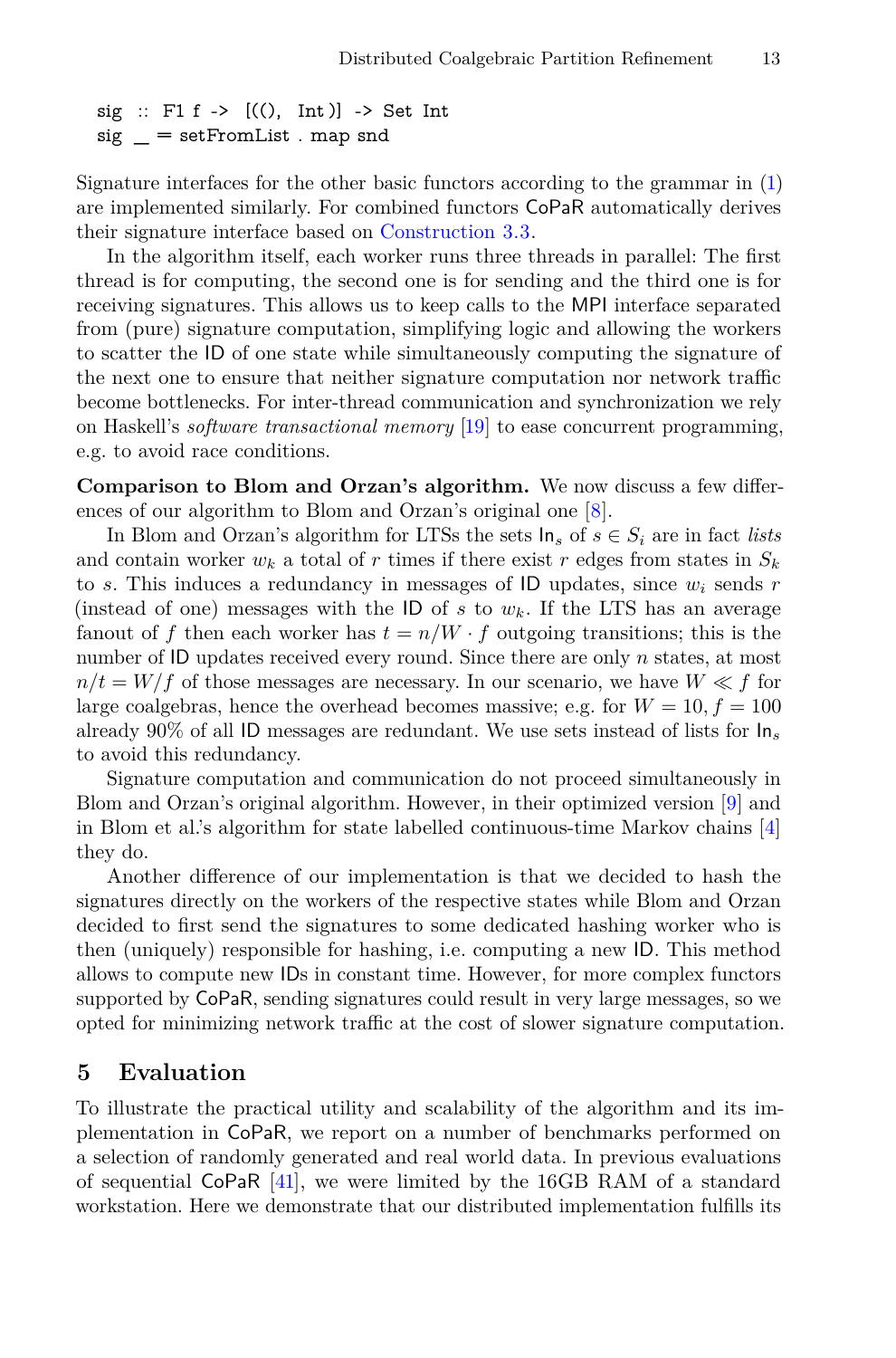main objective of handling larger systems without lifting the memory restriction per process. All benchmarks were run on a high performance computing cluster consisting of nodes with two Xeon 2660v2 "Ivy Bridge" chips (10 cores per chip + SMT) with 2.2GHz clock rate and 64GB RAM. The nodes are connected by a fat-tree InfiniBand interconnect fabric with 40 GBit/s bandwidth. Unless stated otherwise, execution runs were performed using 32 workers on 8 nodes, resulting in 4 worker processes per node. No process used more than 16GB RAM. Execution times of the sequential algorithm were taken using one node of the cluster. No times are given for executions that ran out of 16GB memory previously [\[41\]](#page-18-3); those were not run on the cluster.

**Weighted Tree Automata.** In previous work [\[41\]](#page-18-3), we have determined the size of the largest weighted tree automata for different parameters that the sequential version of CoPaR could handle in 16GB of RAM. Here, we demonstrate that the distributed version can indeed overcome these memory constraints and process much larger inputs.

Recall from [Example](#page-3-0) 2.2 that weighted tree automata are coalgebras for the functor  $FX = M \times M^{(\Sigma X)}$ . For these benchmarks, we use  $\sum X = 4 \times X^r$  with rank  $r \in \{1, \ldots, 5\}$  and the monoids  $(2, \vee, 0)$  (available as the finite powerset functor in CoPaR), ( $\mathbb{N}, \max, 0$ ) and  $(\mathcal{P}_\omega(64), \cup, \emptyset)$ . To generate a random automaton with *n* states, we uniformly chose  $k = 50 \cdot n$  transitions from the set of all possible transitions (using an efficient sampling algorithm by Vitter [\[39\]](#page-18-8)) resulting in a coalgebra encoding with  $n' = 51 \cdot n$  states and  $m = (r + 1) \cdot k$  edges. We took care to restrict the state and transition weights to at most 50 different monoid elements in each example, to avoid the situation where all states are already distinguished in the first iteration of the algorithm.

[Table](#page-14-0) 1 lists results for both the sequential and distributed implementation when run on the same input. These are the largest WTAs for their respective rank and monoid that sequential CoPaR could handle using at most 16GB of RAM [\[41\]](#page-18-3). In contrast, the distributed implementation uses less than 1GB per worker for those examples and is thus able to handle much larger inputs. Incidentally, the



distributed implementation is also faster despite the overhead incurred by network communication. This can partly be attributed to the input-parsing stage, which does not need inter-worker synchronization and is thus perfectly parallelizable.

To test the scaling properties of the distributed algorithm, we ran CoPaR with the same input WTA but a varying number of worker processes. For this we chose the WTA for the monoid  $(2, \vee, 0)$  with  $\sum X = 4 \times X^5$  having 86852 states with 4342600 transitions and file size 186MB. The figure on the right above depicts the maximum memory usage per worker and the overall running time. The results show that both data points scale nicely with up to 32 workers, but while the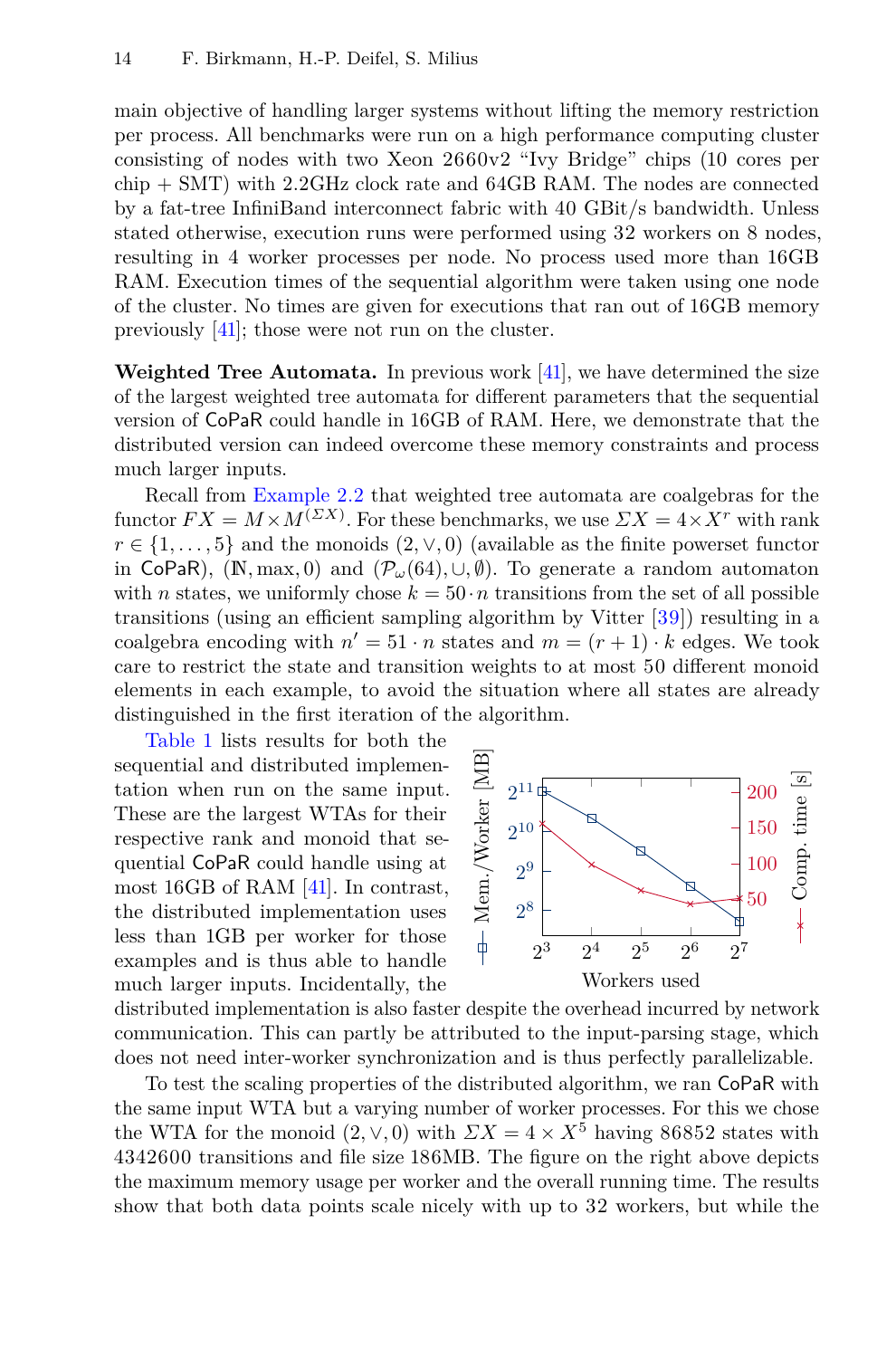<span id="page-14-0"></span>

| Monoid                                        | $\boldsymbol{r}$ | $\boldsymbol{k}$ | $\boldsymbol{n}$ |      |      | Mem. (MB) Time (s) Seq. Time (s) |
|-----------------------------------------------|------------------|------------------|------------------|------|------|----------------------------------|
| $(\mathcal{P}_{\omega}(64), \cup, \emptyset)$ | 5                | 4630750          | 92615            | 849  | 61   | 511                              |
|                                               | 4                | 4171550          | 83431            | 663  | 52   | 642                              |
|                                               | 3                | 4721250          | 94425            | 639  | 59   | 528                              |
|                                               | $\overline{2}$   | 6704100          | 134082           | 675  | 76   | 471                              |
|                                               | 1                | 7605350          | 152107           | 642  | 79   | 566                              |
|                                               | 3                | 47212500         | 944250           | 6786 | 675  |                                  |
| (N, max, 0)                                   | 5                | 4722550          | 94451            | 871  | 61   | 445                              |
|                                               | 4                | 4643950          | 92879            | 754  | 56   | 463                              |
|                                               | 3                | 5039950          | 100799           | 628  | 64   | 391                              |
|                                               | $\overline{2}$   | 5904200          | 118084           | 633  | 74   | 403                              |
|                                               | 1                | 7845650          | 156913           | 677  | 82   | 438                              |
|                                               | 3                | 50399500         | 1007990          | 5644 | 645  |                                  |
| $(2, \vee, 0)$                                | 5                | 4342600          | 86852            | 701  | 71   | 537                              |
|                                               | 4                | 4624550          | 92491            | 728  | 67   | 723                              |
|                                               | 3                | 6710350          | 134207           | 825  | 113  | 689                              |
|                                               | $\overline{2}$   | 6900000          | 138000           | 715  | 129  | 467                              |
|                                               | 1                | 7743150          | 154863           | 621  | 160  | 449                              |
|                                               | 3                | 65000000         | 1300000          | 7092 | 1377 |                                  |

running time even increases when using up to 128 workers, the memory usage per worker (the main motivation for this work) continues to decrease significantly.

Table 1: Maximally manageable WTAs for sequential CoPaR; "Mem." and "Time" are the memory and time required for the distributed algorithm and are the maximum over all workers. "Seq. Time" is the time needed by sequential CoPaR.

**PRISM Models.** Finally, we show how our distributed partition refinement implementation performs on models from the benchmark suite [\[27\]](#page-17-10) of the PRISM model checker [\[26\]](#page-17-17). These model (aspects of) real-world protocols and are thus a good fit to evaluate how CoPaR performs on inputs that arise in practice. Specifically, we use the *fms* and *wlan\_time\_bounded* families of systems. These are continuous time Markov chains, regarded as coalgebras for  $FX = \mathbb{R}^{(X)}$ , and Markov decision processes regarded as coalgebras for  $FX = \mathbb{N} \times \mathcal{P}_\omega(\mathbb{N} \times (\mathcal{D}_\omega X)),$ respectively. Again, our translation to coalgebras took care to force a coarse initial partition in the algorithm.

The results in [Table](#page-15-0) 2 show that the distributed implementation is again able to handle larger systems than sequential CoPaR in 16GB of RAM per process. For the *fms* benchmarks, the distributed implementation is again faster than the sequential one. However, this is not the case for the *wlan* examples. The larger run times might be explained by the much higher number of iterations of the refinement phase (*i*-column of the table). This means that only few states are distinguished in each phase, and thus signatures are re-computed more often and more network traffic is incurred.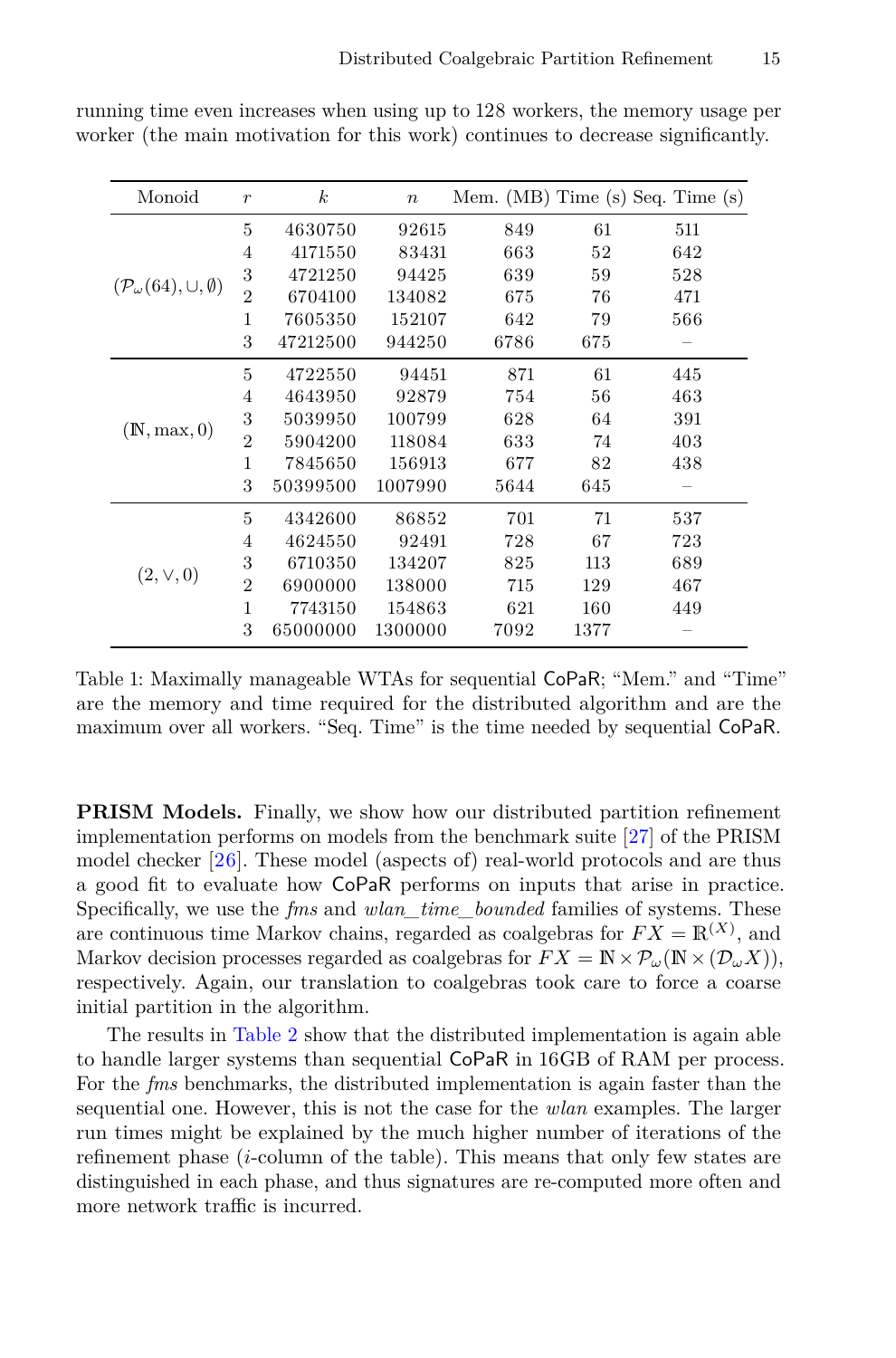<span id="page-15-0"></span>

| Model           | $\boldsymbol{n}$ | m        | Mem. $(MB)$ Time $(s)$ |                | i   | Seq. Time $(s)$ |
|-----------------|------------------|----------|------------------------|----------------|-----|-----------------|
| fms $(n=4)$     | 35910            | 237120   | 13                     | $\overline{2}$ | 4   | $\overline{4}$  |
| fms $(n=5)$     | 152712           | 1111482  | 62                     | 8              | 5   | 17              |
| fms $(n=6)$     | 537768           | 4205670  | 163                    | 26             | 5   | 68              |
| fms $(n=7)$     | 1639440          | 13552968 | 514                    | 84             | 5   | 232             |
| fms $(n=8)$     | 4459455          | 38533968 | 1690                   | 406            | 7   |                 |
| wlan tb $(K=0)$ | 582327           | 771088   | 90                     | 297            | 306 | 39              |
| wlan tb $(K=1)$ | 1408676          | 1963522  | 147                    | 855            | 314 | 105             |
| wlan tb $(K=2)$ | 1632799          | 5456481  | 379                    | 2960           | 374 |                 |

Table 2: Benchmarks on PRISM models: *n* and *m* are the numbers of states and edges of the input coalgebra; *i* is the number of refinement steps (iterations). The other columns are analogous to [Table](#page-14-0) 1.

#### **6 Conclusions and Future Work**

We have presented a new and simple partition refinement algorithm in coalgebraic genericity which easily lends itself to a distributed implementation. Our algorithm is based on König and Küpper's final chain algorithm [\[25\]](#page-17-9) and Blom and Orzan's signature refinement algorithm for labelled transition systems [\[8\]](#page-16-11). We have provided a distributed implementation in the tool CoPaR. Like the previous sequential Paige-Tarjan style partition refinement algorithm, our new algorithm is modular in the system type. This is made possible by combining signature interfaces by product and coproduct, which is used by CoPaR for handling combined type functors. Experimentation has shown that with the distributed algorithm CoPaR can handle larger state spaces in general. Run times stay low for weighted tree automata, whereas we observed severe penalties on some models from the PRISM benchmark suite.

An additional optimization of the coalgebraic signature refinement algorithm should be possible using Blom and Orzan's idea [\[9\]](#page-16-5) to mark in each iteration those states whose signatures can change in the next iteration and only recompute signatures for those states in the next round. This might mitigate the run time penalties we have seen in some of the PRISM benchmarks.

Further work on CoPaR concerns symbolic techniques: we have a prototype sequential implementation of the coalgebraic signature refinement algorithm where state spaces are represented using BDDs. In a subsequent step it could be investigated whether this can be distributed. In another direction the distributed algorithm might be extended to compute distinguishing formulas, as recently achieved for the sequential algorithm  $[43]$ , for which there is also an implemented prototype. Finally, there is still work required to integrate all these new features, i.e. distribution, distinguishing formulas, reachability and computation of minimized systems, into one version of CoPaR.

**Data Availability Statement** The software CoPaR and the input files that were used to produce the results in this paper are available for download [\[3\]](#page-16-12). The latest version of CoPaR can be obtained at [https://git8.cs.fau.de/software/copar.](https://git8.cs.fau.de/software/copar)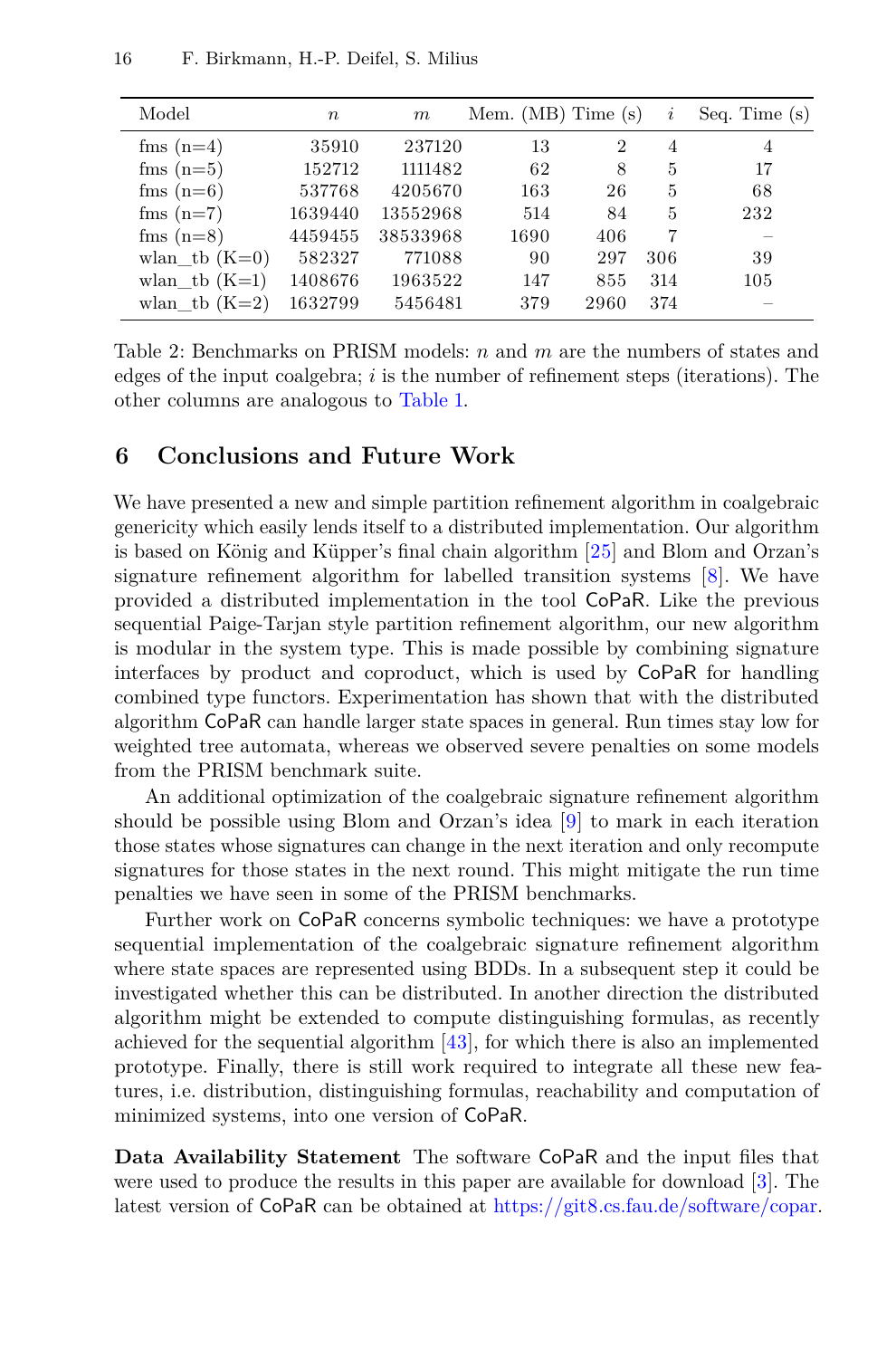# **References**

- <span id="page-16-6"></span>1. Balcazar, J., Gabarro, J., Santha, M.: Deciding bisimilarity is *P*-complete. Form. Asp. Comput. **4**(6A), 638–648 (1992)
- <span id="page-16-10"></span>2. Bartels, F., Sokolova, A., de Vink, E.: A hierarchy of probabilistic system types. In: Coalgebraic Methods in Computer Science, CMCS 2003. Electron. Notes Theor. Comput. Sci., vol. 82, pp. 57–75. Elsevier (2003)
- <span id="page-16-12"></span>3. Birkmann, F., Deifel, H.P., Milius, S.: Software and Benchmarks for Distributed Coalgebraic Partition Refinement (Jan 2022). <https://doi.org/10.5281/zenodo.5907084>
- <span id="page-16-4"></span>4. Blom, S., Haverkort, B.R., Kuntz, M., van de Pol, J.: Distributed Markovian bisimulation reduction aimed at CSL model checking. In: Proceedings of the 7th International Workshop on Parallel and Distributed Methods in verifiCation (PDMC 2008). Electron. Notes Theor. Comput. Sci., vol. 220, pp. 35–50. Elsevier (2008)
- 5. Blom, S., Orzan, S.: A distributed algorithm for strong bisimulation reduction of state spaces. In: Brim, L., Grumberg, O. (eds.) Proc. Parallel and Distributed Model Checking (PDMC). Electron. Notes Theor. Comput. Sci., vol. 68, pp. 523–538. Elsevier (2002)
- 6. Blom, S., Orzan, S.: Distributed branching bisimulation reduction of state spaces. In: Sokolsky, O., Viswanathan, M. (eds.) Proc. Parallel and Distributed Model Checking (PDMC). Electron. Notes Theor. Comput. Sci., vol. 89, pp. 99–113. Elsevier (2003)
- 7. Blom, S., Orzan, S.: Distributed state space minimization. In: Arts, T., Fokkink, W. (eds.) Proc. Eighth International Workshop on Formal Methods for Industrial Critical Systems (FMICS). Electron. Notes Theor. Comput. Sci., vol. 80, pp. 109– 123. Elsevier (2003)
- <span id="page-16-11"></span>8. Blom, S., Orzan, S.: A distributed algorithm for strong bisimulation reduction of state spaces. International Journal on Software Tools for Technology Transfer **7**(1), 74–86 (2005). <https://doi.org/10.1007/s10009-004-0159-4>
- <span id="page-16-5"></span>9. Blom, S., Orzan, S.: Distributed state space minimization. International Journal on Software Tools for Technology Transfer **7**(3), 280–291 (Jun 2005). <https://doi.org/10.1007/s10009-004-0185-2>
- <span id="page-16-1"></span>10. Buchholz, P.: Bisimulation relations for weighted automata. Theoret. Comput. Sci. **393**, 109–123 (2008)
- <span id="page-16-3"></span>11. Deifel, H.P., Milius, S., Schröder, L., Wißmann, T.: Generic partition refinement and weighted tree automata. In: ter Beek et al., M. (ed.) Proc. International Symposium on Formal Methods (FM). Lecture Notes Comput. Sci., vol. 11800, pp. 280–297. Springer (2019)
- <span id="page-16-8"></span>12. Deifel, H.P., Milius, S., Wißmann, T.: Coalgebra encoding for efficient minimization. In: Kobayashi, N. (ed.) Proc. 6th International Conference on Formal Structures for Computation and Deduction (FSCD). LIPIcs, vol. 195, pp. 28:1–28:19. Schloss Dagstuhl (2021)
- <span id="page-16-0"></span>13. Derisavi, S., Hermanns, H., Sanders, W.: Optimal state-space lumping in Markov chains. Inf. Process. Lett. **87**(6), 309–315 (2003)
- <span id="page-16-9"></span>14. Desharnais, J., Edalat, A., Panangaden, P.: Bisimulation for labelled markov processes. Inform. Comput. **179**(2), 163–193 (2002)
- <span id="page-16-7"></span>15. van Dijk, T., van de Pol, J.: Multi-core symbolic bisimulation minimisation. International Journal on Software Tools for Technology Transfer **20**(2), 157–177 (Apr 2018). [https://doi.org/10.1007/s10009-017-0468-z,](https://doi.org/10.1007/s10009-017-0468-z) [http://link.springer.com/10.](http://link.springer.com/10.1007/s10009-017-0468-z) [1007/s10009-017-0468-z](http://link.springer.com/10.1007/s10009-017-0468-z)
- <span id="page-16-2"></span>16. Dorsch, U., Milius, S., Schröder, L., Wißmann, T.: Efficient coalgebraic partition refinement. In: Meyer, R., Nestmann, U. (eds.) Proc. 28th International Conference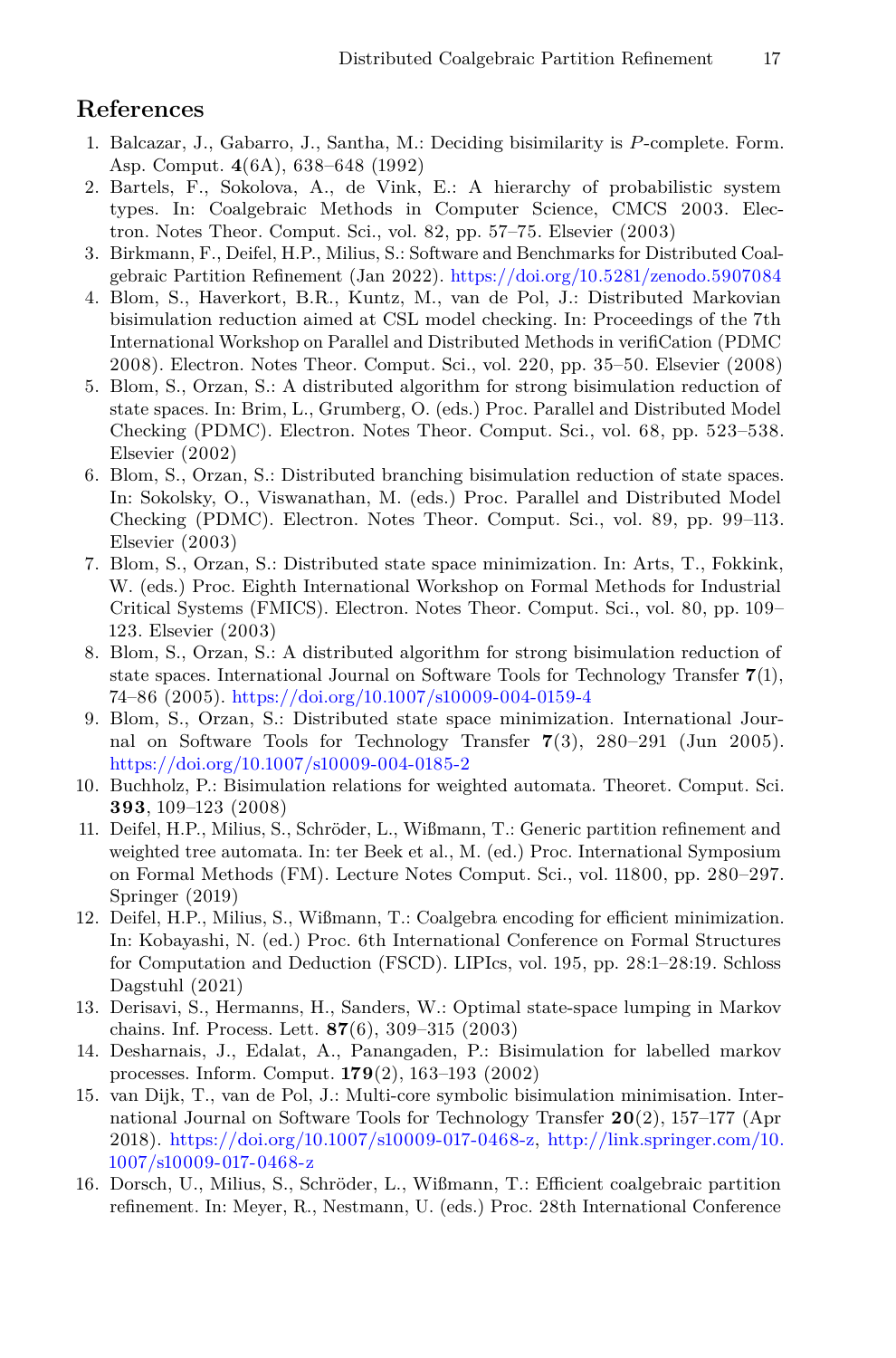on Concurrency Theory (CONCUR). LIPIcs, vol. 85, pp. 28:1–28:16. Schloss Dagstuhl (2017)

- <span id="page-17-0"></span>17. van Glabbeek, R.: The linear time – branching time spectrum I; the semantics of concrete, sequential processes. In: Bergstra, J., Ponse, A., Smolka, S. (eds.) Handbook of Process Algebra, pp. 3–99. Elsevier (2001)
- <span id="page-17-3"></span>18. Gries, D.: Describing an algorithm by Hopcroft. Acta Informatica **2**, 97–109 (1973)
- <span id="page-17-16"></span>19. Harris, T., Marlow, S., Peyton Jones, S.: Composable memory transactions. In: PPoPP '05: Proceedings of the tenth ACM SIGPLAN symposium on Principles and practice of parallel programming. pp. 48–60. ACM Press (January 2005), [https://www.microsoft.com/en-us/research/publication/](https://www.microsoft.com/en-us/research/publication/composable-memory-transactions/) [composable-memory-transactions/](https://www.microsoft.com/en-us/research/publication/composable-memory-transactions/)
- <span id="page-17-7"></span>20. Högberg (Björklund), J., Maletti, A., May, J.: Bisimulation minimisation for weighted tree automata. In: Developments in Language Theory, 11th International Conference, DLT 2007, Turku, Finland, July 3-6, 2007, Proceedings. Lecture Notes Comput. Sci., vol. 4588, pp. 229–241. Springer (2007). [https://doi.org/10.1007/978-](https://doi.org/10.1007/978-3-540-73208-2) [3-540-73208-2](https://doi.org/10.1007/978-3-540-73208-2)
- <span id="page-17-2"></span>21. Hopcroft, J.: An *n* log *n* algorithm for minimizing states in a finite automaton. In: Theory of Machines and Computations. pp. 189–196. Academic Press (1971)
- <span id="page-17-6"></span>22. Huynh, D., Tian, L.: On some equivalence relations for probabilistic processes. Fund. Inform. **17**, 211–234 (1992)
- <span id="page-17-1"></span>23. Kanellakis, P.C., Smolka, S.A.: CCS expressions, finite state processes, and three problems of equivalence. Inform. Comput. **86**(1), 43–68 (1990). [https://doi.org/10.1016/0890-5401\(90\)90025-D](https://doi.org/10.1016/0890-5401(90)90025-D)
- <span id="page-17-4"></span>24. Knuutila, T.: Re-describing an algorithm by Hopcroft. Theoret. Comput. Sci. **250**, 333–363 (2001)
- <span id="page-17-9"></span>25. König, B., Küpper, S.: Generic partition refinement algorithms for coalgebras and an instantiation to weighted automata. In: Theoretical Computer Science, IFIP TCS 2014. Lecture Notes Comput. Sci., vol. 8705, pp. 311–325. Springer (2014)
- <span id="page-17-17"></span>26. Kwiatkowska, M., Norman, G., Parker, D.: PRISM 4.0: Verification of probabilistic real-time systems. In: Computer Aided Verification, CAV 2011. LNCS, vol. 6806, pp. 585–591. Springer (2011)
- <span id="page-17-10"></span>27. Kwiatkowska, M.Z., Norman, G., Parker, D.: The PRISM benchmark suite. In: Ninth International Conference on Quantitative Evaluation of Systems, QEST 2012, London, United Kingdom, September 17-20, 2012. pp. 203–204. IEEE Computer Society (2012). <https://doi.org/10.1109/QEST.2012.14>
- <span id="page-17-15"></span>28. Larsen, K.G., Skou, A.: Bisimulation through probabilistic testing. Inform. Comput. **94**(1), 1–28 (1991)
- <span id="page-17-12"></span>29. Milner, R.: A Calculus of Communicating Systems, Lecture Notes Comput. Sci., vol. 92. Springer (1980)
- <span id="page-17-13"></span>30. Milner, R.: Communication and Concurrency. International Series in Computer Science, Prentice Hall (1989)
- <span id="page-17-5"></span>31. Paige, R., Tarjan, R.: Three partition refinement algorithms. SIAM J. Comput. **16**(6), 973–989 (1987)
- <span id="page-17-14"></span>32. Park, D.: Concurrency on automata and infinite sequences. In: Deussen, P. (ed.) Proc. Conf. on Theoretical Computer Science. Lecture Notes Comput. Sci., vol. 104, pp. 167–183 (1981)
- <span id="page-17-11"></span>33. Rajasekaran, S., Lee, I.: Parallel algorithms for relational coarsest partition problems. IEEE Trans. Parallel Distributed Syst. **9**(7), 687–699 (1998). <https://doi.org/10.1109/71.707548>
- <span id="page-17-8"></span>34. Rutten, J.: Universal coalgebra: a theory of systems. Theoret. Comput. Sci. **249**, 3–80 (2000)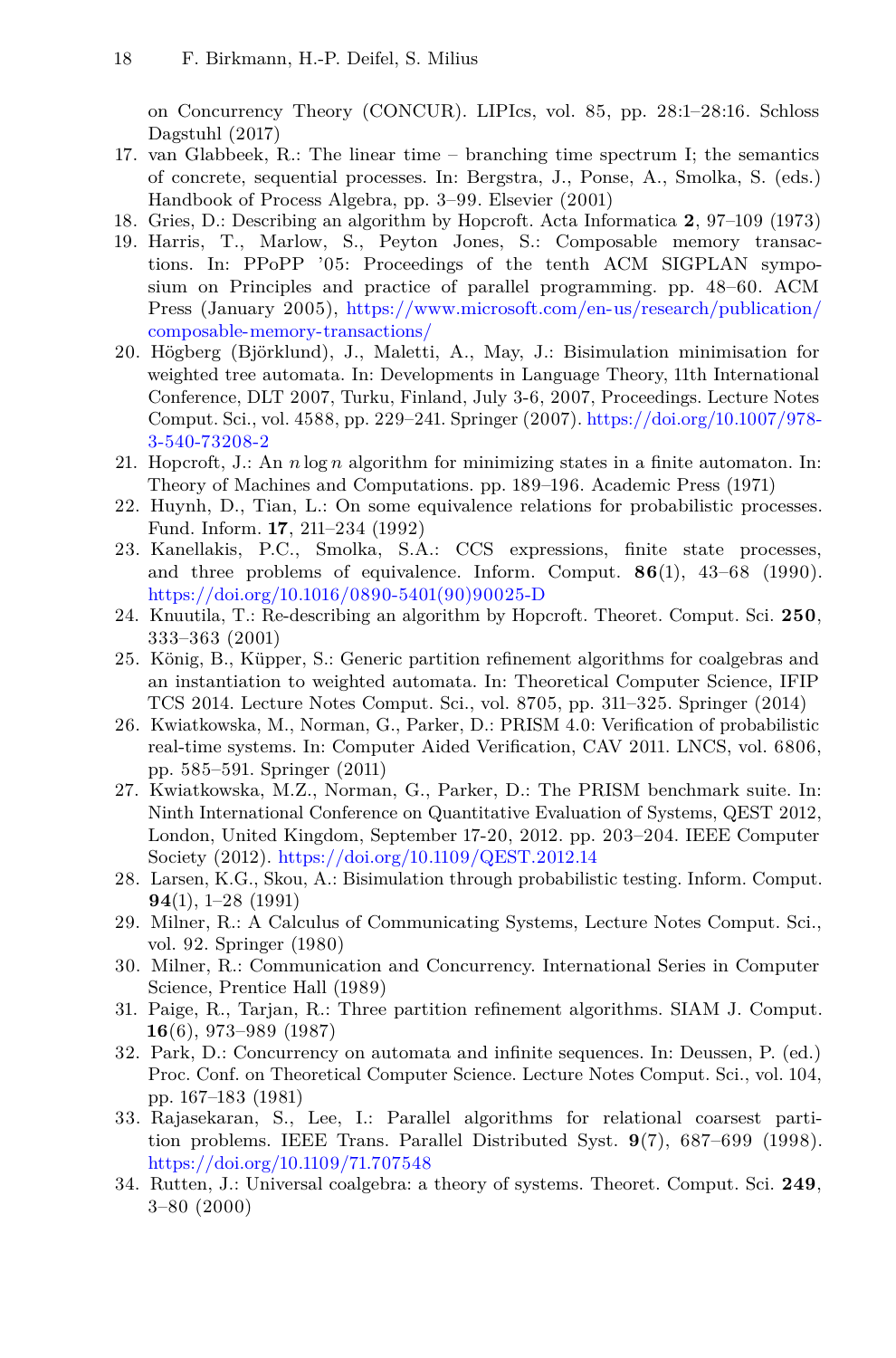- <span id="page-18-7"></span>35. Rutten, J., de Vink, E.: Bisimulation for probabilistic transition systems: a coalgebraic approach. Theoret. Comput. Sci. **221**, 271–293 (1999)
- <span id="page-18-0"></span>36. Valmari, A.: Bisimilarity minimization in  $\mathcal{O}(m \log n)$  time. In: Applications and Theory of Petri Nets, PETRI NETS 2009. Lecture Notes Comput. Sci., vol. 5606, pp. 123–142. Springer (2009)
- <span id="page-18-4"></span>37. Valmari, A.: Simple bisimilarity minimization in o(m log n) time. Fundam. Inform. **105**(3), 319–339 (2010). <https://doi.org/10.3233/FI-2010-369>
- <span id="page-18-1"></span>38. Valmari, A., Franceschinis, G.: Simple O(*m* log *n*) time Markov chain lumping. In: Tools and Algorithms for the Construction and Analysis of Systems, TACAS 2010. Lecture Notes Comput. Sci., vol. 6015, pp. 38–52. Springer (2010)
- <span id="page-18-8"></span>39. Vitter, J.S.: An efficient algorithm for sequential random sampling. ACM Trans. Math. Softw. **13**(1), 58–67 (1987). <https://doi.org/10.1145/23002.23003>
- <span id="page-18-5"></span>40. Wimmer, R., Herbstritt, M., Hermanns, H., Strampp, K., Becker, B.: Sigref – A Symbolic Bisimulation Tool Box. In: Hutchison, D., Kanade, T., Kittler, J., Kleinberg, J.M., Mattern, F., Mitchell, J.C., Naor, M., Nierstrasz, O., Pandu Rangan, C., Steffen, B., Sudan, M., Terzopoulos, D., Tygar, D., Vardi, M.Y., Weikum, G., Graf, S., Zhang, W. (eds.) Automated Technology for Verification and Analysis, vol. 4218, pp. 477–492. Springer Berlin Heidelberg, Berlin, Heidelberg (2006). [https://doi.org/10.1007/11901914\\_35](https://doi.org/10.1007/11901914_35)
- <span id="page-18-3"></span>41. Wißmann, T., Deifel, H.P., Milius, S., Schröder, L.: From generic partition refinement to weighted tree automata minimization. Form. Asp. Comput. **33**, 695–727 (2021)
- <span id="page-18-2"></span>42. Wißmann, T., Dorsch, U., Milius, S., Schröder, L.: Efficient and modular coalgebraic partition refinement. Log. Methods Comput. Sci. **16**(1), 8:1–8:63 (2020)
- <span id="page-18-6"></span>43. Wißmann, T., Milius, S., Schröder, L.: Explaining behavioural inequivalence generically in quasilinear time. In: Haddad, S., Varacca, D. (eds.) Proc. 32nd International Conference on Concurrency Theory (CONCUR). LIPIcs, vol. 203, pp. 31:1–32:18. Schloss Dagstuhl (2021)

**Open Access** This chapter is licensed under the terms of the Creative Commons Attribution 4.0 International License [\(http://creativecommons.org/licenses/by/4.0/\)](http://creativecommons.org/licenses/by/4.0/), which permits use, sharing, adaptation, distribution and reproduction in any medium or format, as long as you give appropriate credit to the original author(s) and the source, provide a link to the Creative Commons license and indicate if changes were made.

The images or other third party material in this chapter are included in the chapter's Creative Commons license, unless indicated otherwise in a credit line to the material. If material is not included in the chapter's Creative Commons license and your intended use is not permitted by statutory regulation or exceeds the permitted use, you will need to obtain permission directly from the copyright holder.

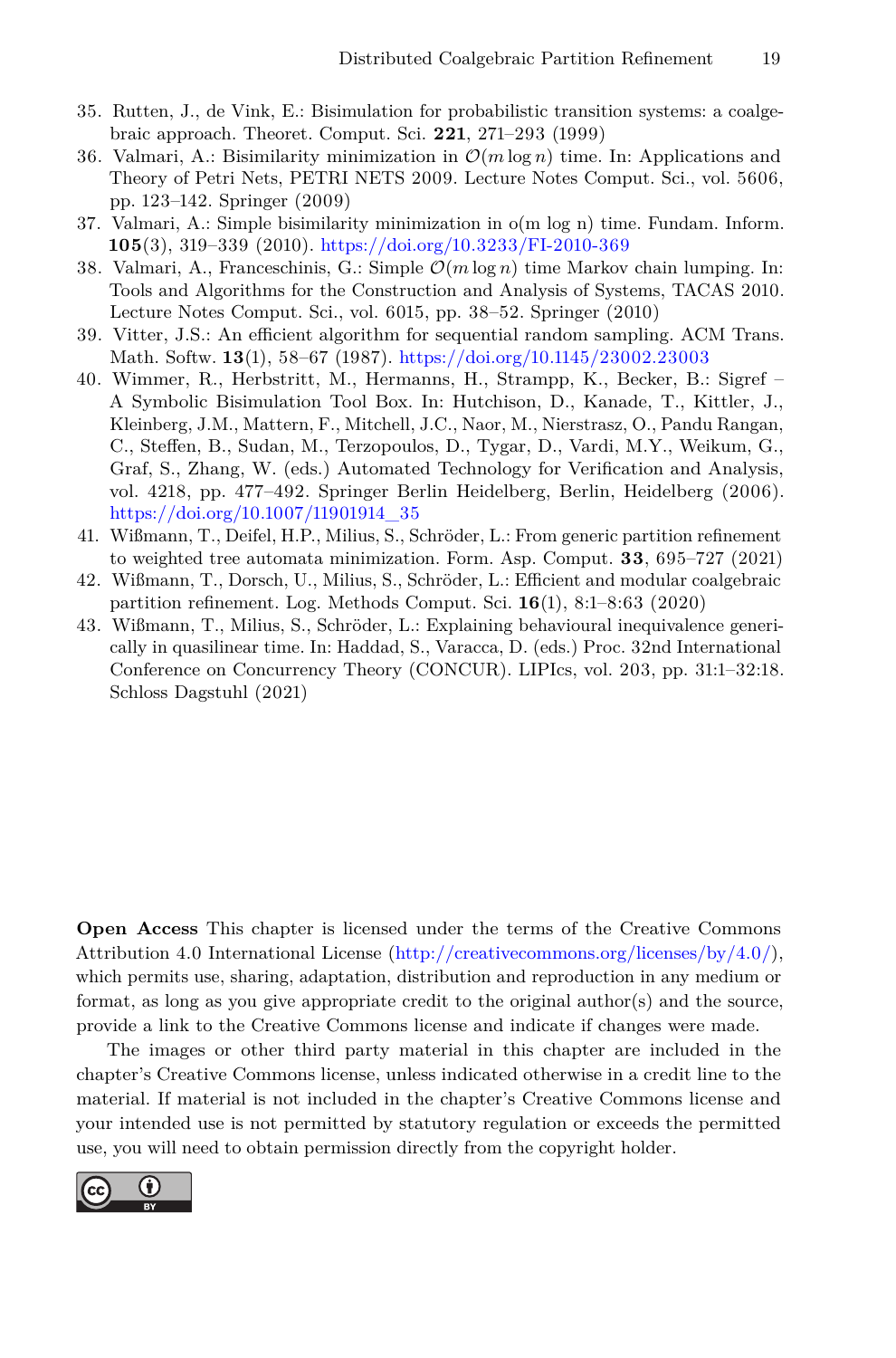### **A Omitted Details**

<span id="page-19-0"></span>First, let us recall from previous work how encodings can be combined by product and coproduct:

**Proposition A.1** [\[12,](#page-16-8) Prop. 3.8]. For a pair of functors  $F_1, F_2$  with encod*ings*  $A_i$ ,  $b_{X,i}$ ,  $i = 1,2$  *we have the following encodings with label set*  $A = A_1 + A_2$ . (1) *for the product functor*  $F = F_1 \times F_2$  *we take* 

$$
\flat_X\colon F_1X\times F_2X\to \mathcal{B}((A_1+A_2)\times X)\qquad \flat_X(t)(\mathsf{in}_i(a),x)=\flat_{X,i}(\mathsf{pr}_i(t))(a,x),
$$

*where*  $\text{in}_i: A_i \to A_1 + A_2$  *and*  $\text{pr}_i: F_1X \times F_2X \to F_iX$ ,  $i = 1, 2$ , *denote the canonical coproduct injections and product projections, respectively.* (2) *for the coproduct functor*  $F = F_1 + F_2$  *we take* 

$$
\flat_X = \left( F_1 X + F_2 X \xrightarrow{\flat_{X,1} + \flat_{X,2}} \mathcal{B}(A_1 \times X) + \mathcal{B}(A_2 \times X) \xrightarrow{\text{can}} \mathcal{B}((A_1 + A_2) \times X) \right),
$$

*where* can =  $[\mathcal{B}(\text{in}_1 \times X), \mathcal{B}(\text{in}_2 \times X)]$  *is the canonical map defined by case distinction on the disjoint union.*

In the following proof we work with finite products and coproducts in lieu of binary ones. Given a finite index set *I* and a family  $X_i$ ,  $i \in I$ , of sets we denote their product and the canonical projection maps by

$$
\prod_{j\in I}X_j\stackrel{{\rm pr}_i}{\longrightarrow}X_i\qquad\text{for $i\in I$}.
$$

For every family of maps  $f_i: X_i \to Y_i$ ,  $i \in I$ , we have the product map

$$
\prod_{i\in I} X_i \xrightarrow{\prod_i f_i} \prod_{i\in I} Y_i, \qquad \text{defined by} \qquad (\prod_i f_i) \big( (x_i)_{i\in I} \big) = \big( (f_i(x_i))_{i\in I} \big).
$$

The coproduct (disjoint union) of the  $X_i$  and the canonical injection maps are denoted by

<span id="page-19-3"></span>
$$
X_i \xrightarrow{\text{in}_i} \coprod_{j \in I} X_j \quad \text{for } i \in I.
$$

<span id="page-19-2"></span><span id="page-19-1"></span>**Remark A.2.** (1) Note that for every family of sets  $X_i$ ,  $i \in I$ , we clearly have a canonical isomorphism  $\mathcal{B}(\prod_i X_i) \cong \prod_i \mathcal{B}X_i$  mapping a bag  $b: \prod_i X_i \to \mathbb{N}$  to the family of bags  $b \cdot \text{in}_i : X_i \to \mathbb{N}, i \in I$ . Observe that the *i*th component of this isomorphism is a filtering map (cf. [Construction](#page-8-0) 3.3):

$$
\mathcal{B}\left(\coprod_{i\in I} X_i\right) \xrightarrow{\text{ filter}_i} \mathcal{B}X_i, \qquad \text{filter}_i(b)(x) = b(\text{in}_i x).
$$

(2) For the filtering maps from [Construction](#page-8-0) 3.3 we clearly have

$$
\mathrm{id} = \big(\mathcal{B}(A_i \times \mathbb{N}) \xrightarrow{\mathcal{B}(\mathrm{in}_i \times \mathbb{N})} \mathcal{B}(A \times \mathbb{N}) \xrightarrow{\mathrm{filter}_i} \mathcal{B}(A_i \times \mathbb{N})\big).
$$
 (6)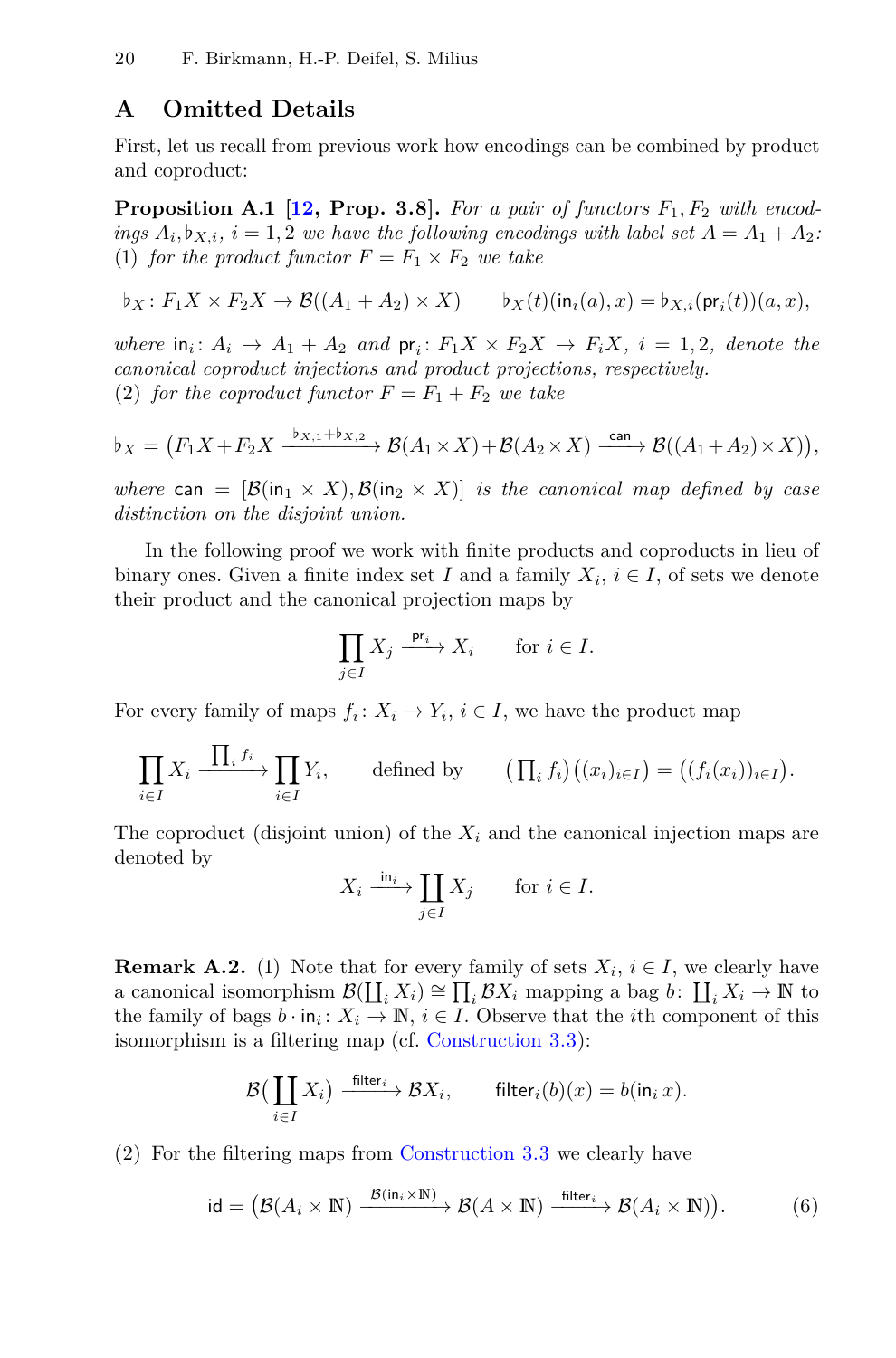*Proof [\(Proposition](#page-8-1) 3.4).* We are going to verify the equation in [Definition](#page-7-0) 3.1 for the product and coproduct functors. First recall from [Proposition A.1](#page-19-0) the encodings of these functors. Let *I* be some finite index set and let  $F_i$ ,  $i \in I$ , be a family of functors with encodings  $A_i$ ,  $b_{X,i}$ , and put  $A = \coprod_{i \in I} A_i$ .

(1) For the product functor  $F = \prod_{i \in I} F_i$  note first that the encoding can be rewritten elementfree as follows:

<span id="page-20-0"></span>
$$
\flat_X = \left( \prod_{i \in I} F_i X \xrightarrow{\prod_i \flat_{X,i}} \prod_{i \in I} \mathcal{B}(A_i \times X) \cong \mathcal{B}(A \times X) \right),\tag{7}
$$

where the isomorphism arises from the canonical one in Remark  $A.2(1)$ . We now obtain the desired equation in [Definition](#page-7-0) 3.1 by a simple diagram chase:

$$
FS = \prod_{i} F_{i}S \xrightarrow{\prod_{i} \langle F_{i}, \flat_{S, i} \rangle} \prod_{i} F_{i}1 \times \mathcal{B}(A_{i} \times S) \xrightarrow{\cong} F1 \times \mathcal{B}(A \times S)
$$

$$
F\pi = \prod_{i} F_{i}\pi \bigcup_{\text{F1}} F_{i} \mathbb{N} \xleftarrow{\prod_{i} \text{sig}} \prod_{i} F_{i}1 \times \mathcal{B}(A_{i} \times \pi) \xrightarrow{\cong} F1 \times \mathcal{B}(A \times \pi)
$$

$$
F\mathbb{N} = \prod_{i} F_{i}\mathbb{N} \xleftarrow{\prod_{i} \text{sig}} \prod_{i} F_{i}1 \times \mathcal{B}(A_{i} \times \mathbb{N}) \xrightarrow{\cong} F1 \times \mathcal{B}(A \times \mathbb{N})
$$

Note that the horizontal isomorphisms labelled  $\cong$  reorder factors of the product using the canonical isomorphisms  $\mathcal{B}(A \times X) \cong \prod_i \mathcal{B}(A_i \times X)$  for  $X = S$  and  $X = N$ , respectively, making the right-hand square commute due to the naturality of the isomorphisms involved. The upper part commutes using [\(7\)](#page-20-0). Similarly, the lower part is the definition of sig in elementfree form. The left-hand square commutes by the assumption on the sig*<sup>i</sup>* . Thus, the outside commutes, which yields the desired equation.

(2) For the coproduct functor  $F = \coprod_i F_i$  we proceed by case distinction. More precisely, we verify that the desired equation holds when precomposed by every injection map  $\text{in}_i: F_iS \to \coprod_i F_iS = FS$ . Note first that the *i*th coproduct component of the encoding  $\flat_X$  is

<span id="page-20-1"></span>
$$
\flat_X \cdot \mathsf{in}_i = \left( F_i X \xrightarrow{\flat_{X,i}} \mathcal{B}(A_i \times X) \xrightarrow{\mathcal{B}(\mathsf{in}_i + X)} \mathcal{B}(A \times X) \right). \tag{8}
$$